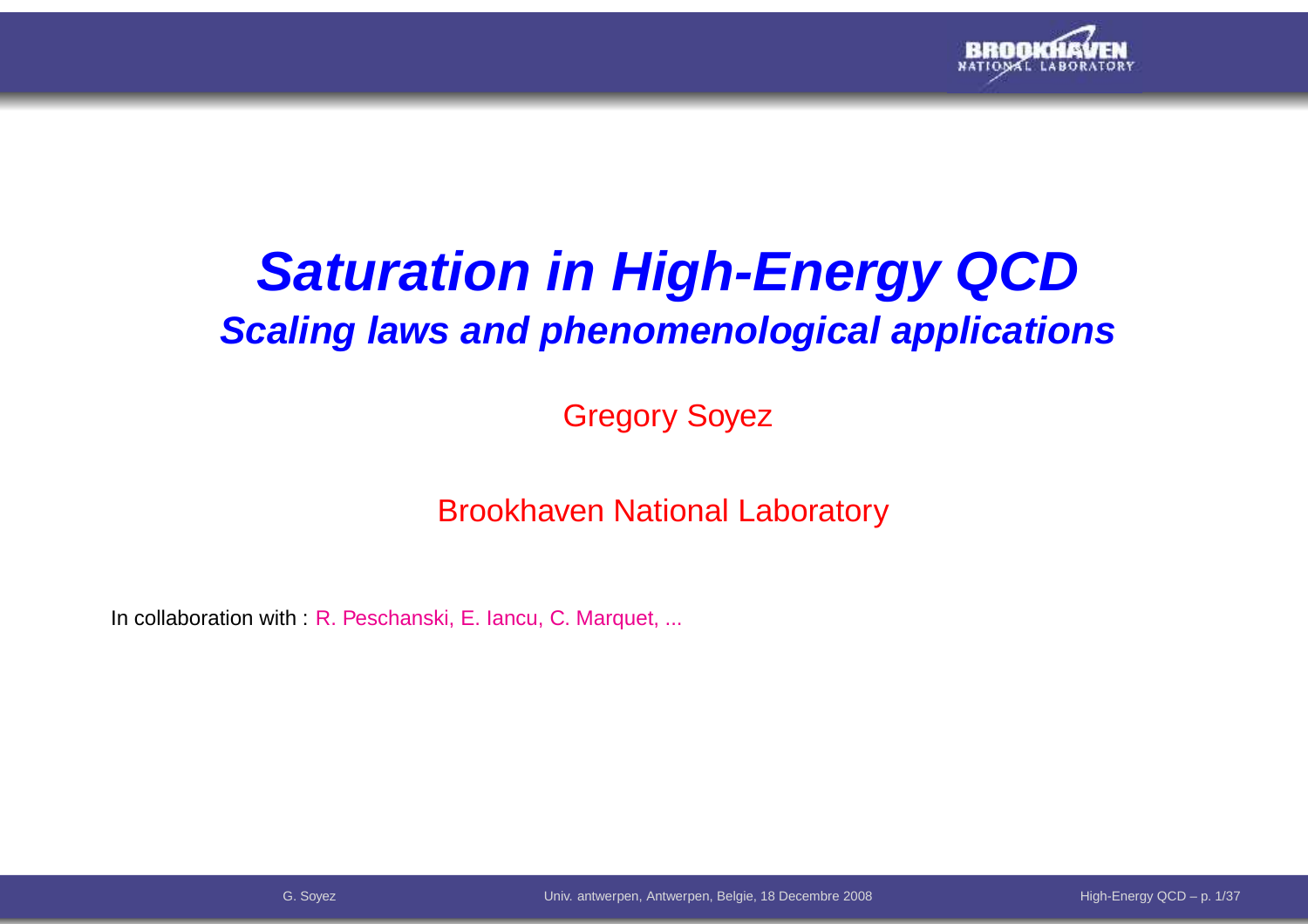## **Outline**



- General framework
- Perturbative evolution in high-energy QCD:
	- Leading log approx.: BFKL equation
	- Unitarity/Saturation effects: Balitsky/JIMWLK and BK equation
- Asymptotic solutions:
	- saturation  $\Rightarrow$  geometric scaling
- Phenomenological consequences $\bullet$ 
	- The dipole model  $\bullet$
	- Geometric scaling for  $F_2, \, F_2^D$  and vector meson production
	- Forward particle production at RHIC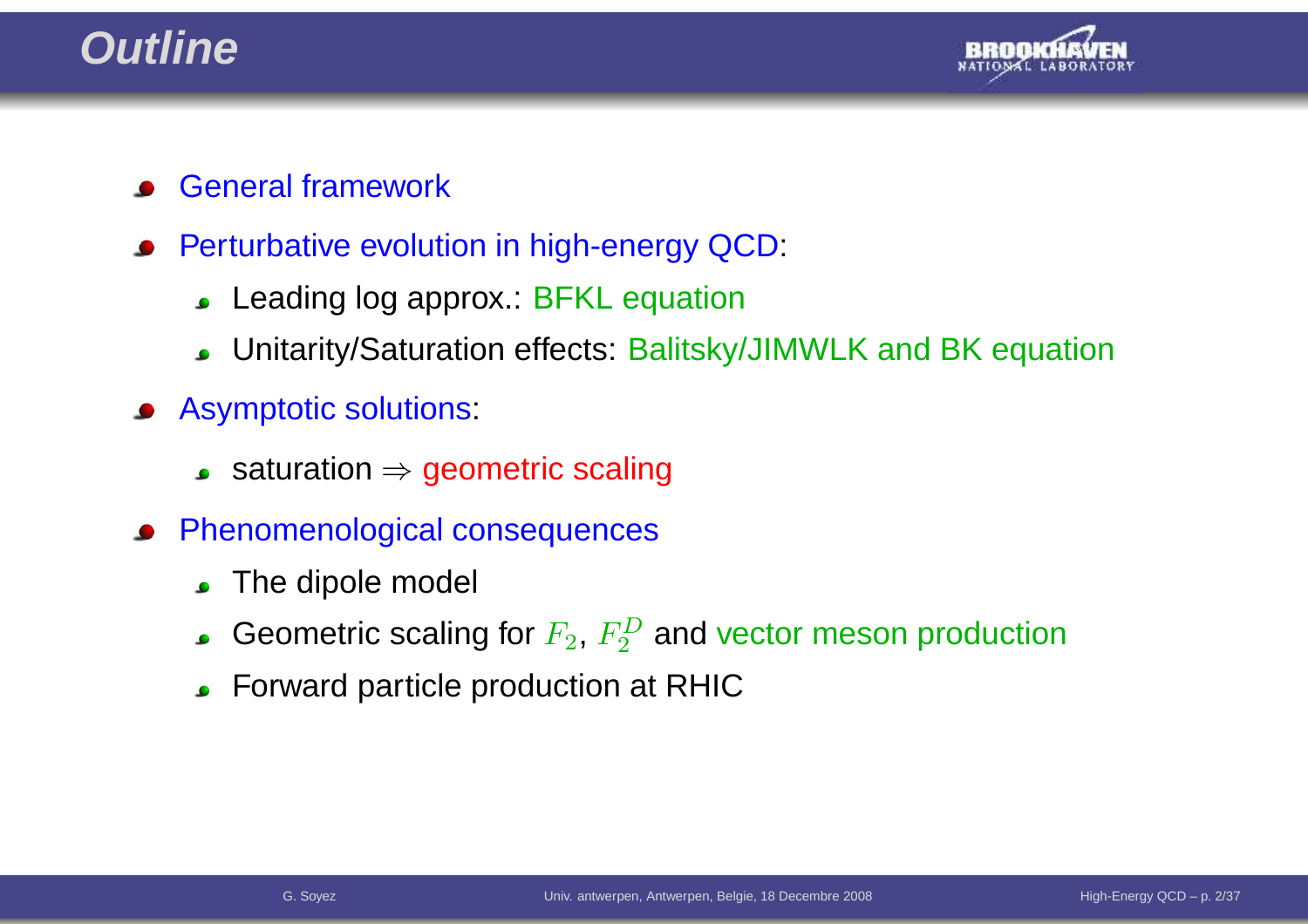## **Motivation: why saturation ?**



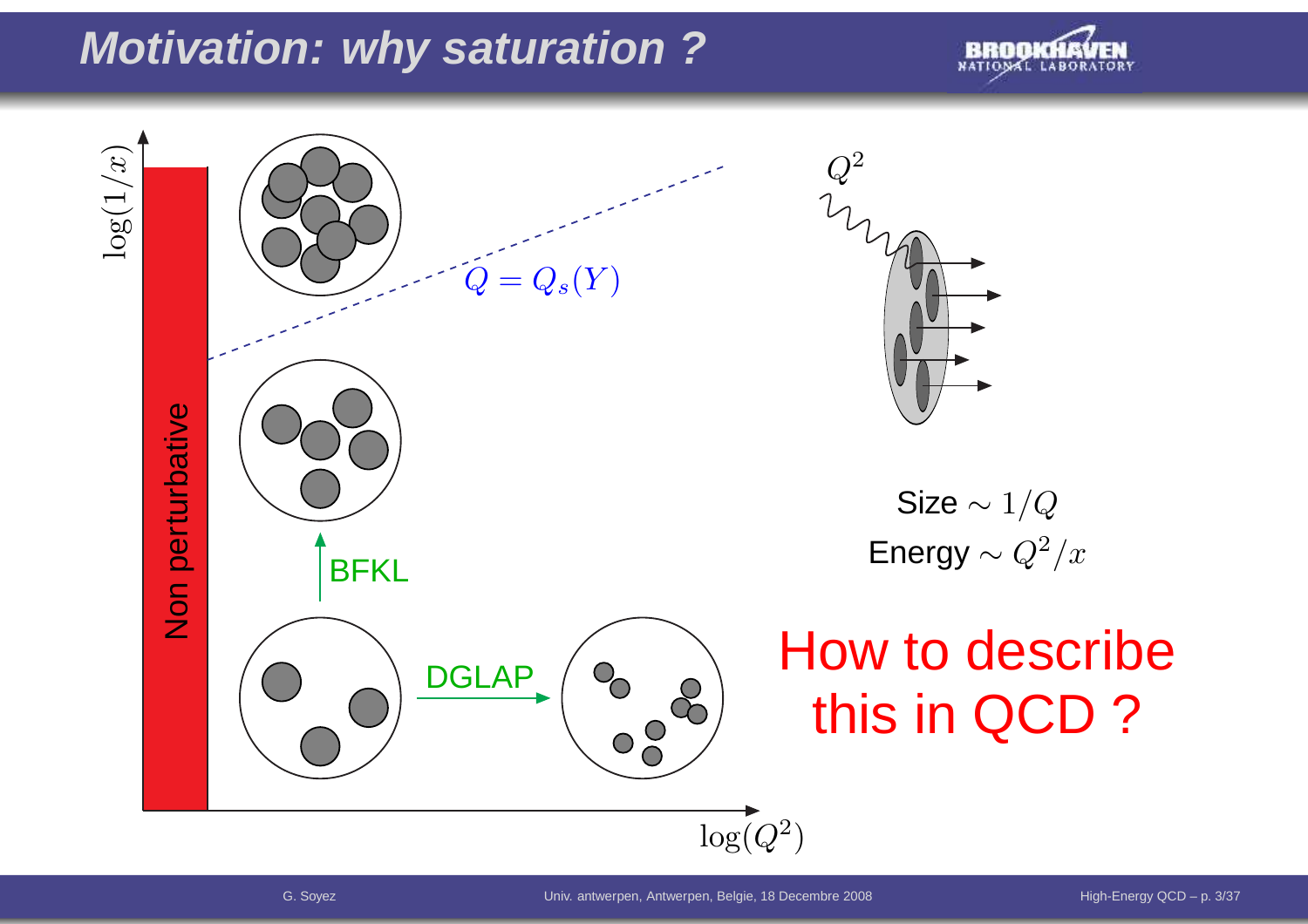## **Motivation: why resummation ?**



## Bremsstrahlung:

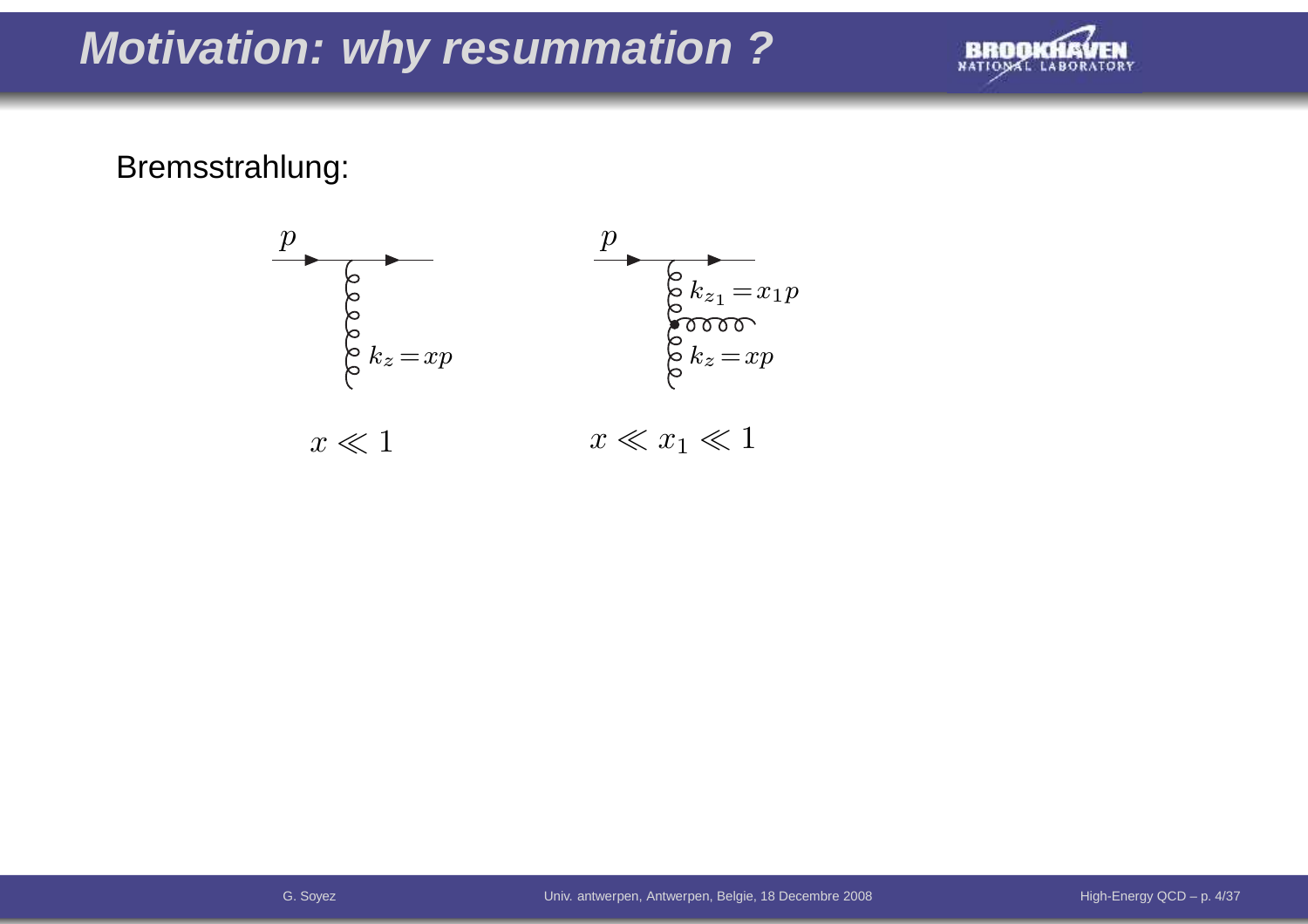## **Motivation: why resummation ?**



## Bremsstrahlung:





Probability of emission

$$
dP \sim \alpha_s \frac{dk_\perp^2}{k_\perp^2} \frac{dx}{x}
$$

In the small- $x$  limit

$$
\int_x^1 \frac{dx_n}{x_n} \dots \int_{x_2}^1 \frac{dx_1}{x_1} \sim \frac{1}{n!} \alpha_s^n \log^n(1/x)
$$

Same order when  $\alpha_s \log(1/x) \sim 1 \Rightarrow$  need to be resummed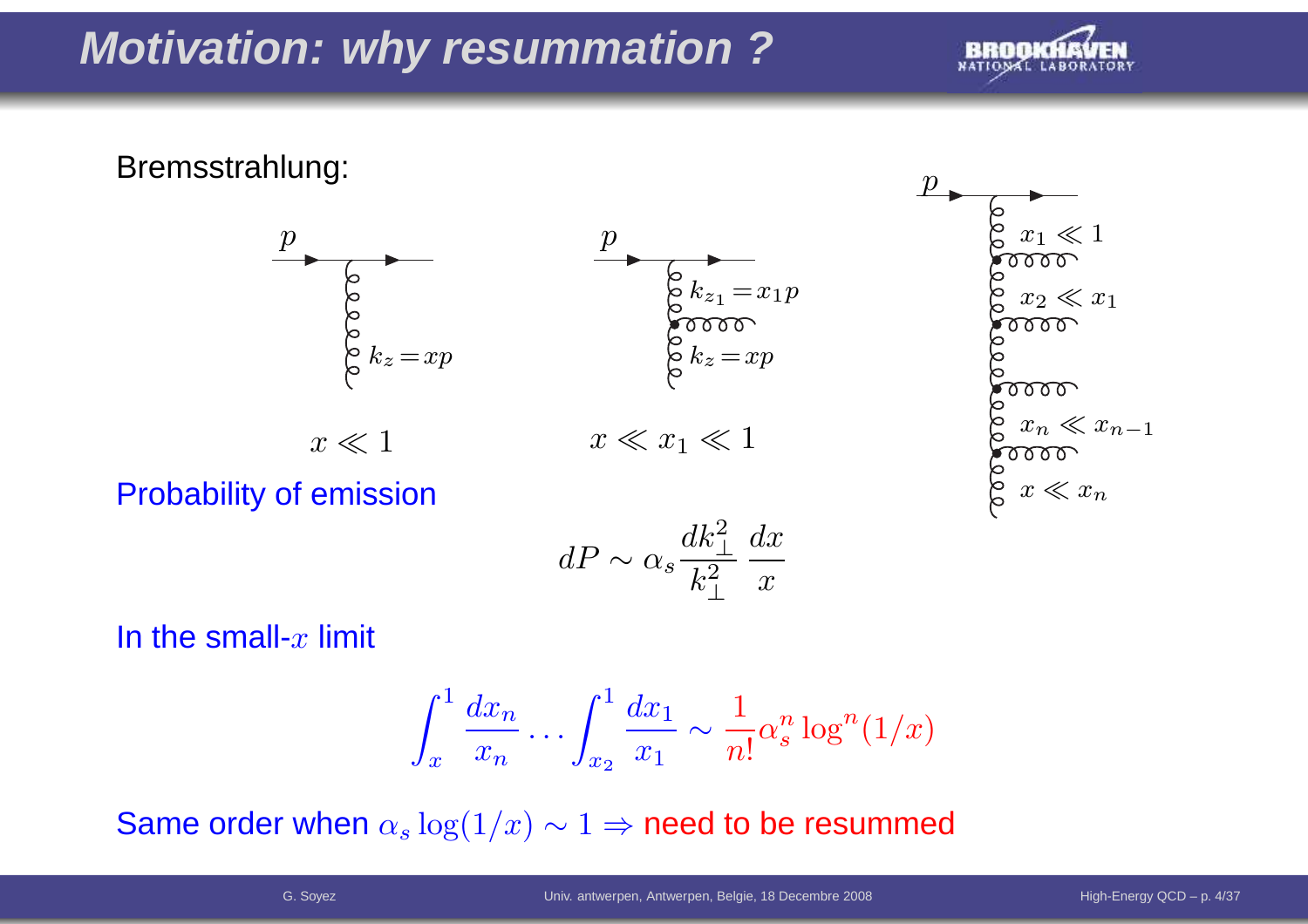

## **Perturbative evolution in high-energy QCD**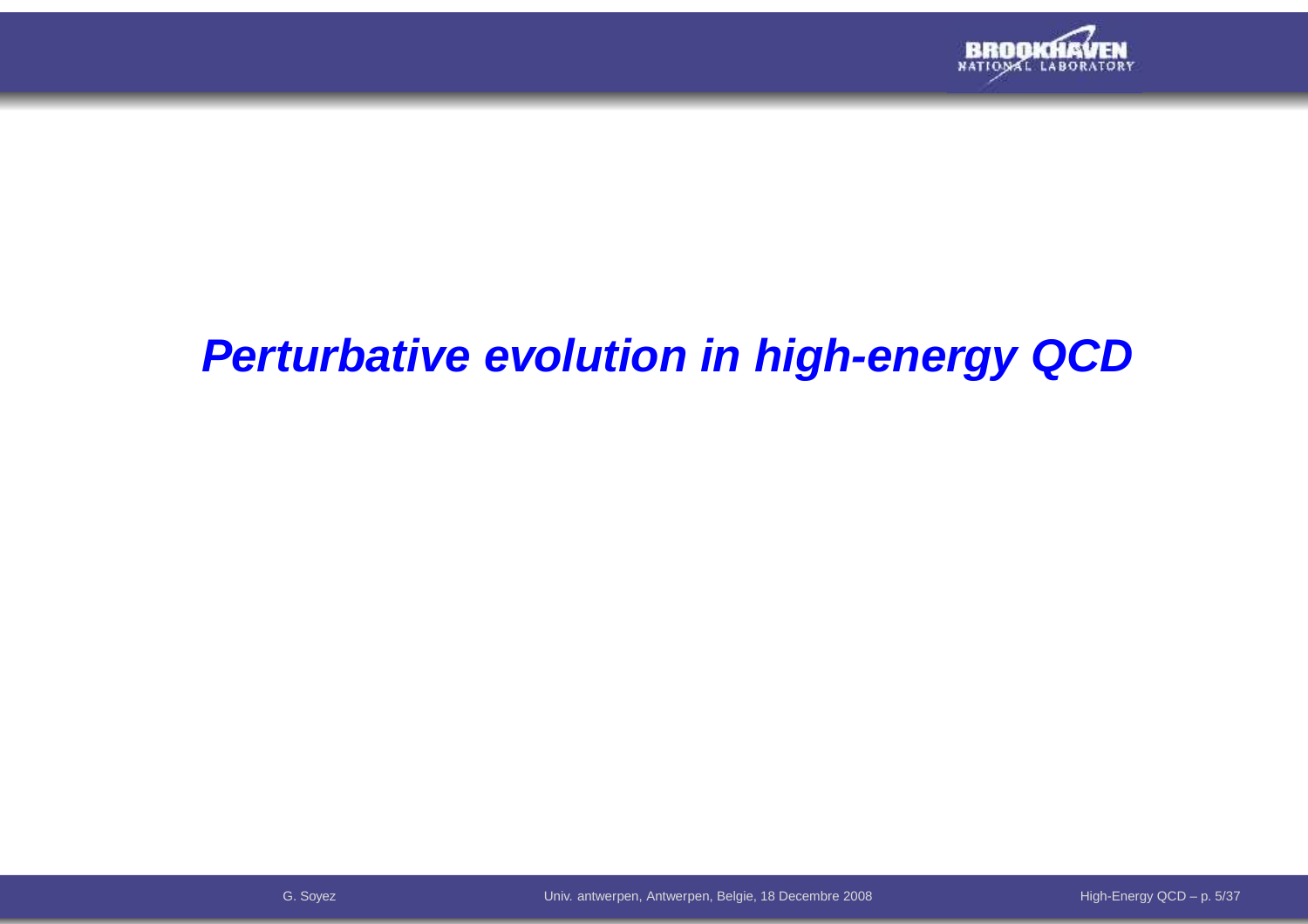## **Dipole picture**





[Mueller,93]

- Probability  $\bar{\alpha}K$  of emission
- degree of freedom: transverse position of the gluon $\bullet$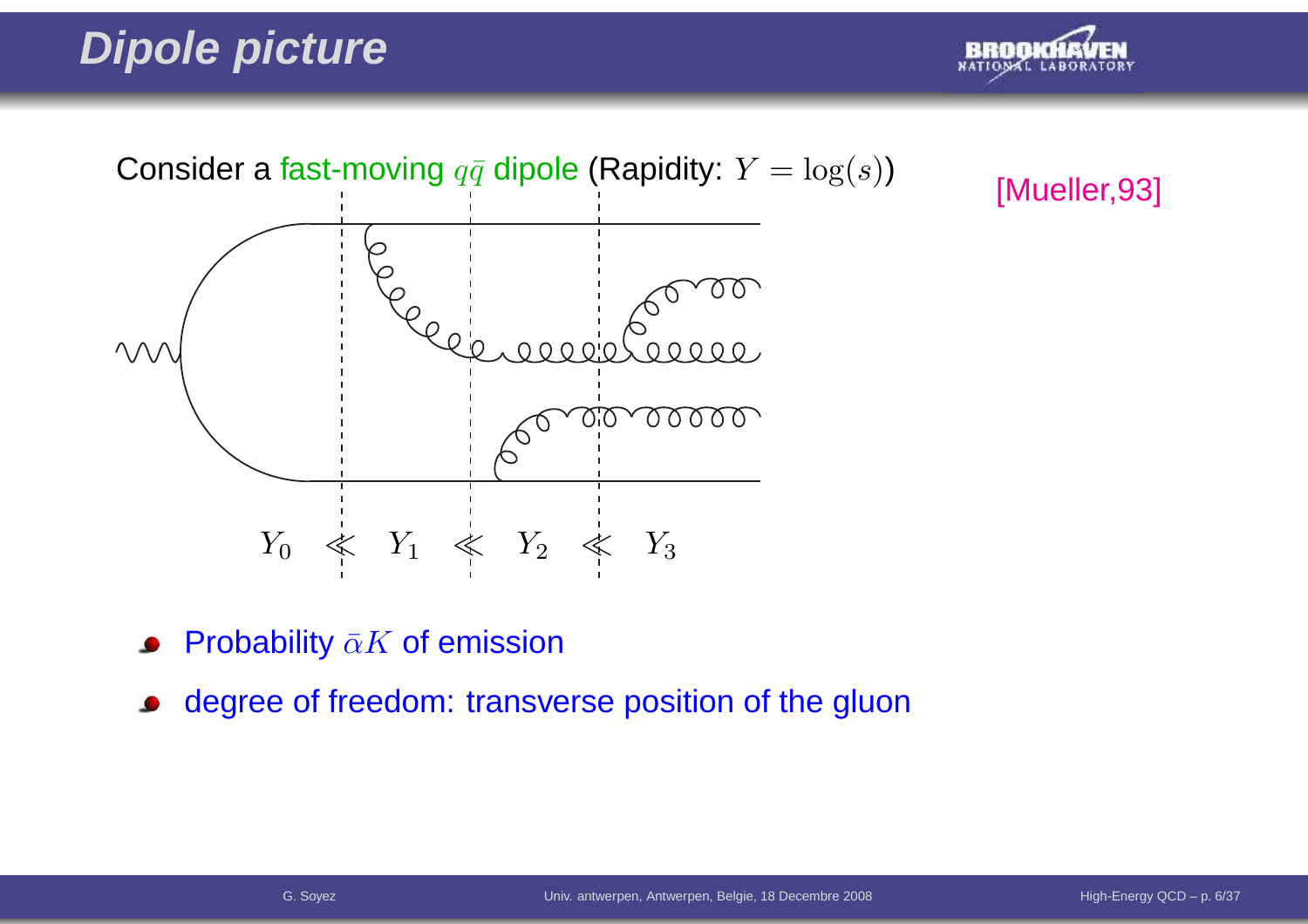## **Dipole picture**





- Probability  $\bar{\alpha}K$  of emission  $\equiv$  dipole splitting
- degree of freedom: transverse position of the gluon
- Large- $N_c$  approximation

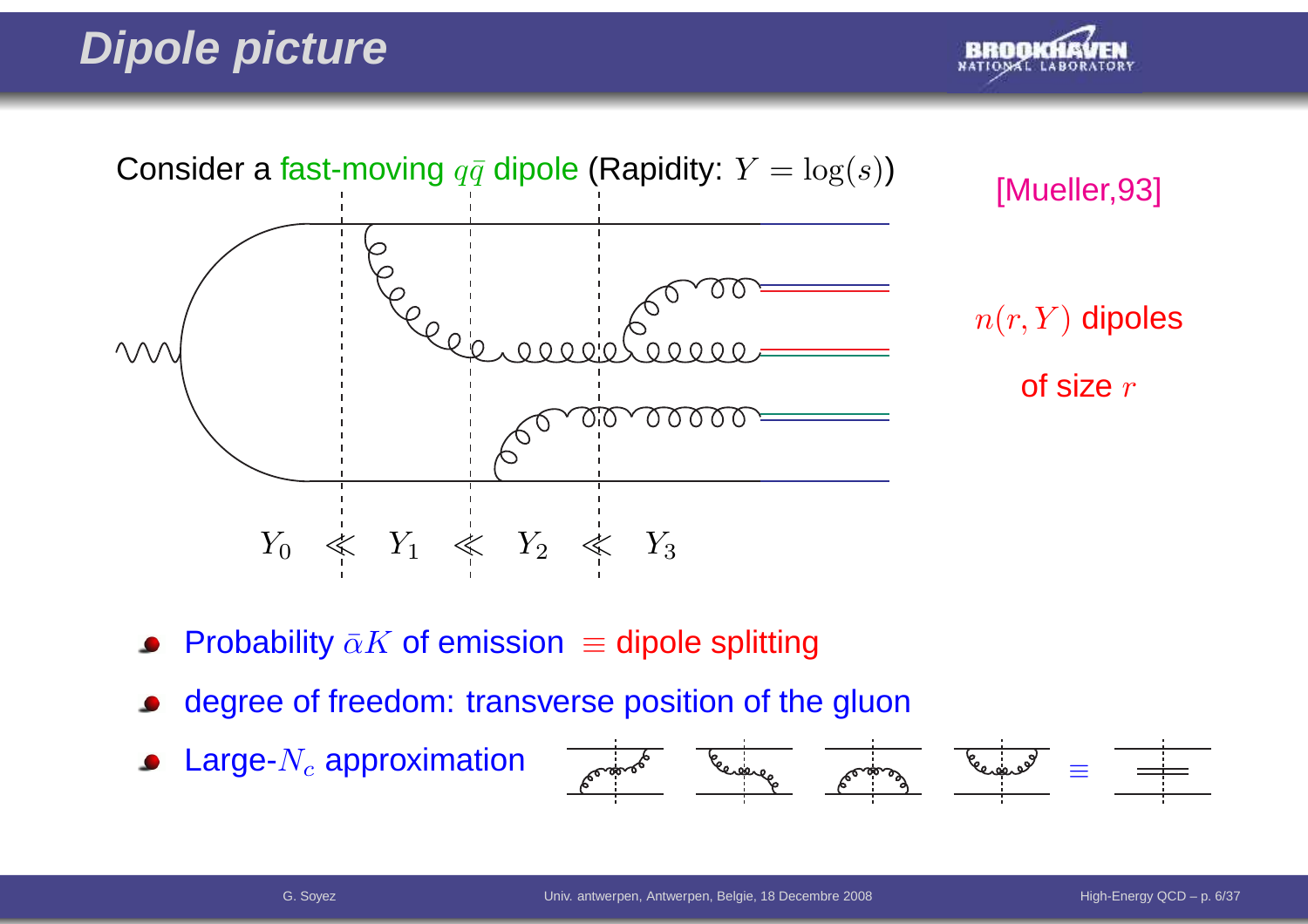# **BFKL evolution (1/4)**



Projectile-target interaction:



 $T(r,Y)\approx\alpha_s^2$  $\frac{2}{s}n(r,Y)$ 

Count the number of dipoles of <sup>a</sup> given size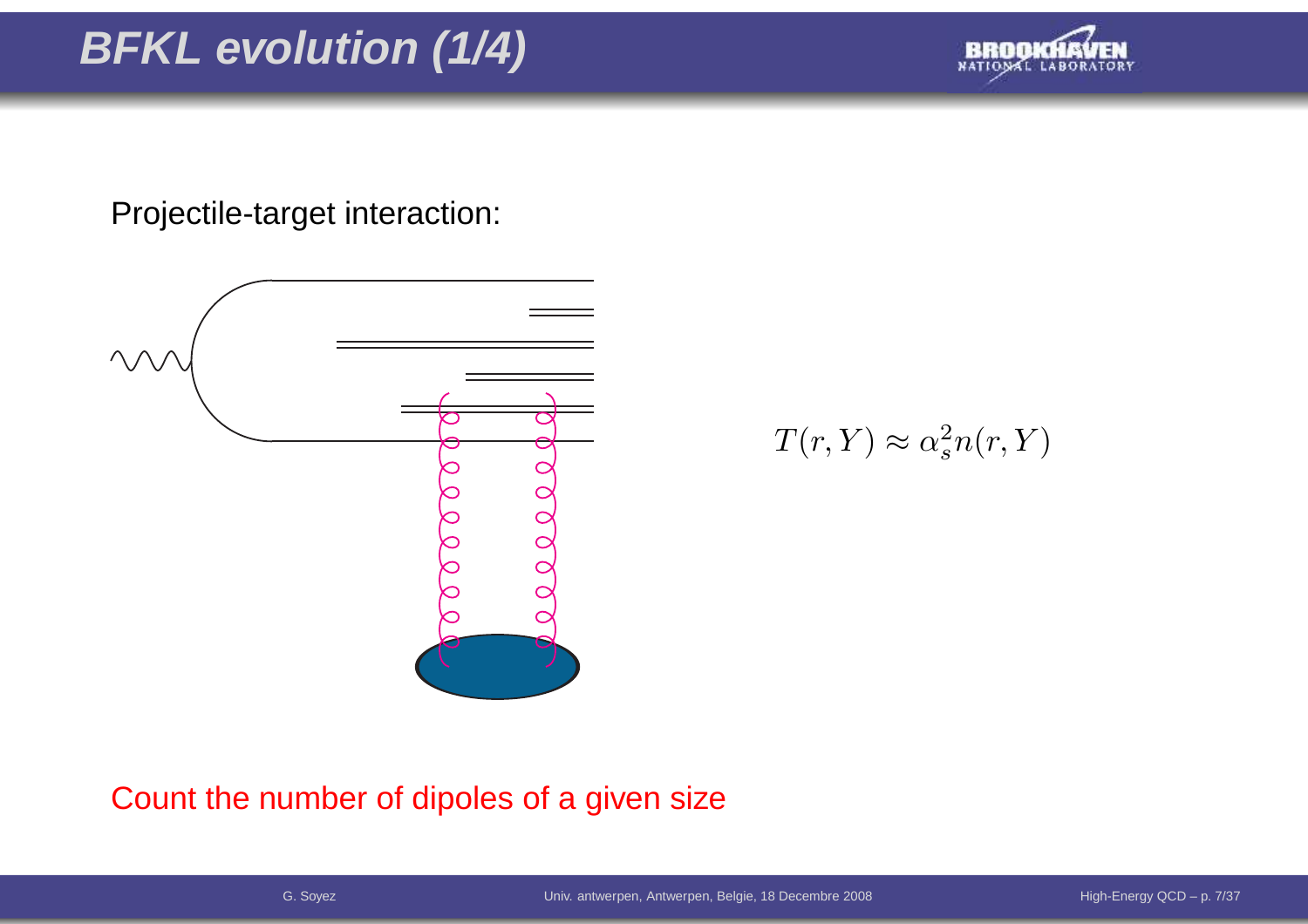# **BFKL evolution (2/4)**



Consider a small increase in rapidity  $\Rightarrow$  splitting



## [Balitsky,Fadin,Kuraev,Lipatov,78]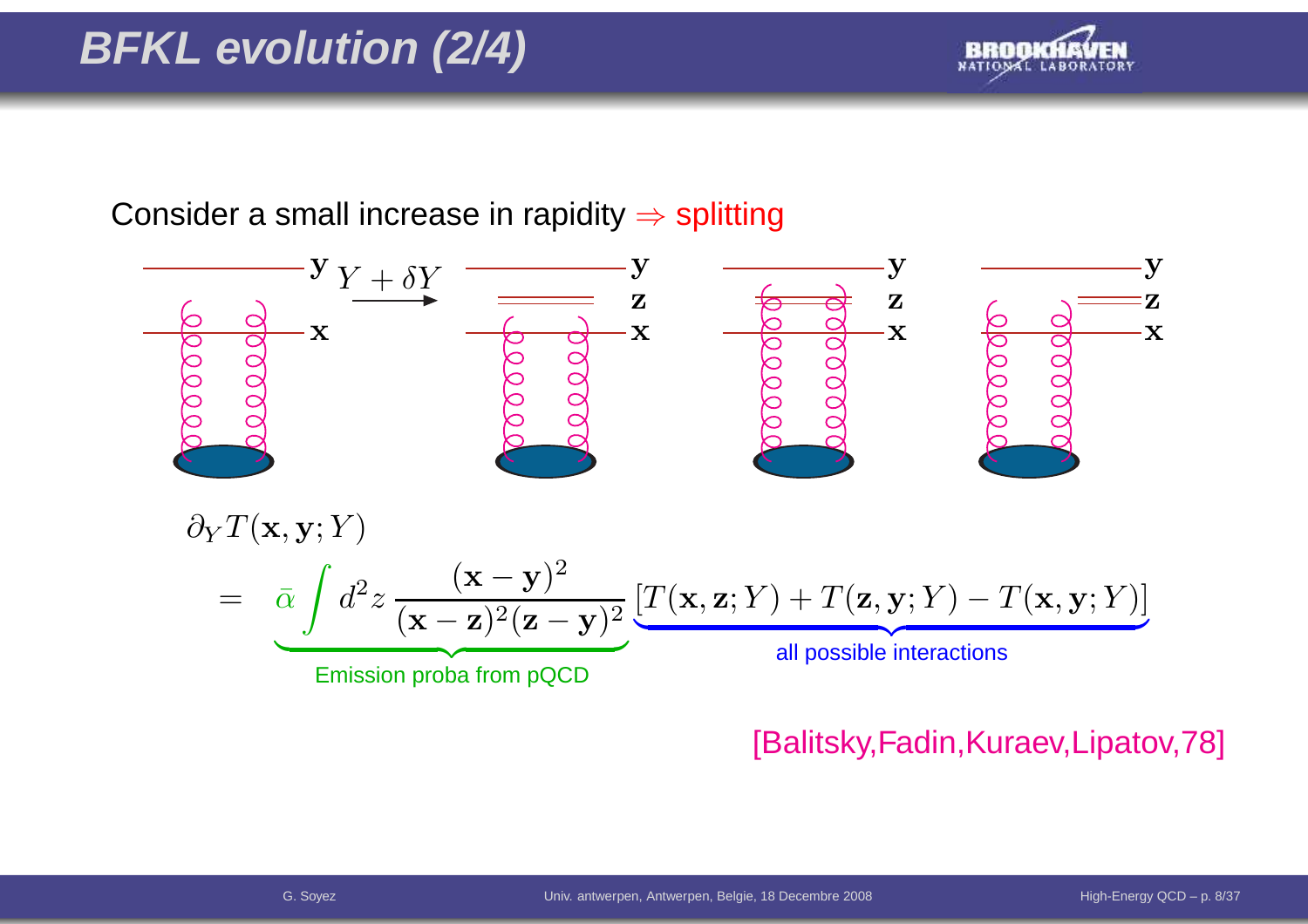

The solution goes like

 $T(Y) \sim e^{\omega Y}$  with  $\omega = 4\bar{\alpha} \log(2) \approx 0.5$ 

- Fast growth of the amplitude
- Intercept value too large
- Violation of the Froissart unitarity:  $T(Y) \leq C \log^2$  $T(r, b) \leq 1$
- problem of diffusion in the infrared

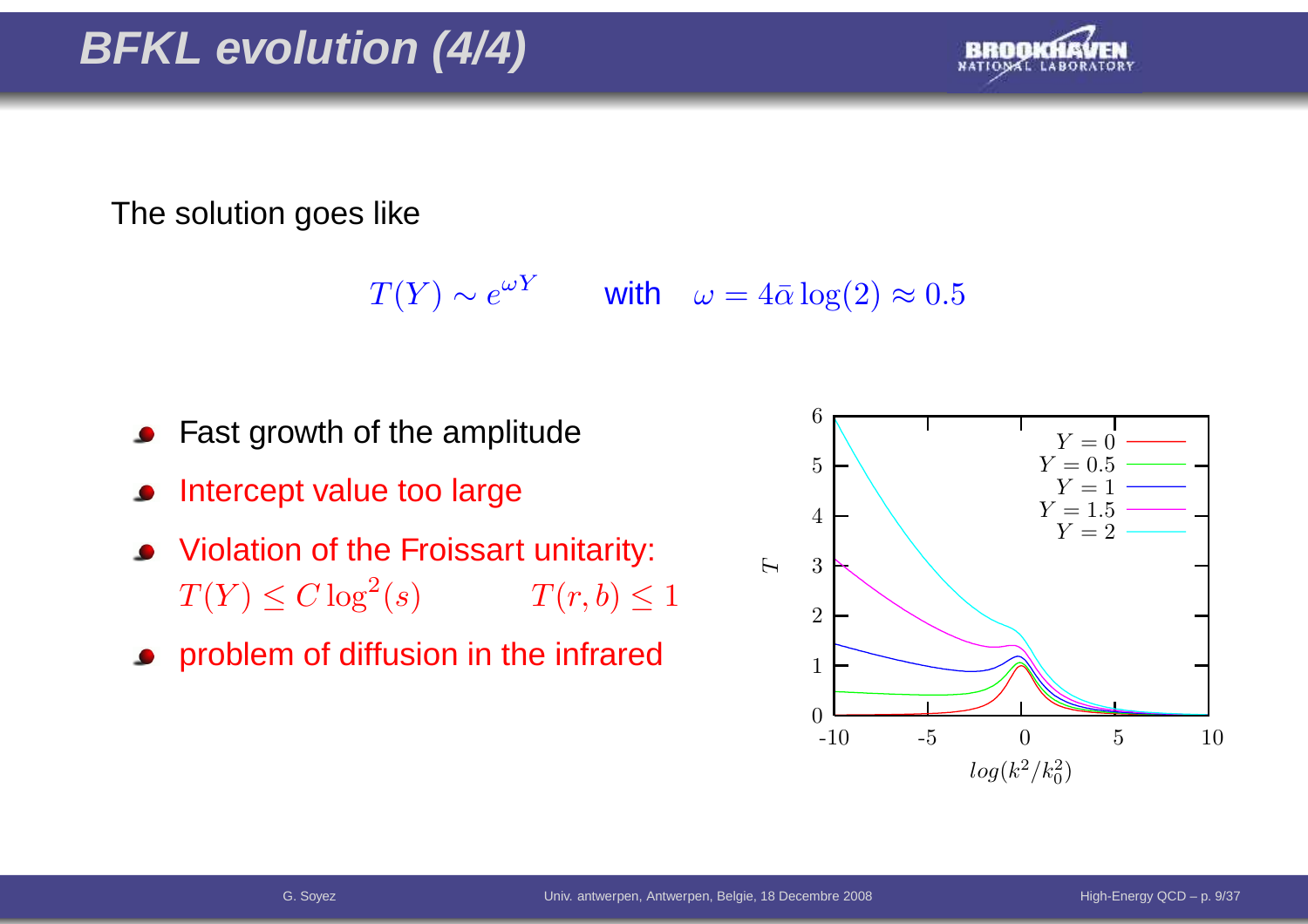## **Saturation effects**





## Multiple scattering

- $\star$  Proportional to  $T^2$
- $\star$  important when  $T\approx 1$

 $\langle \cdot \rangle$   $\equiv$  average over target field

$$
\partial_Y \langle T(\mathbf{x}, \mathbf{y}; Y) \rangle
$$
  
=  $\bar{\alpha} \int d^2 z \frac{(\mathbf{x} - \mathbf{y})^2}{(\mathbf{x} - \mathbf{z})^2 (\mathbf{z} - \mathbf{y})^2} \left[ \langle T(\mathbf{x}, \mathbf{z}; Y) \rangle + \langle T(\mathbf{z}, \mathbf{y}; Y) \rangle - \langle T(\mathbf{x}, \mathbf{y}; Y) \rangle \right]$   
-  $\langle T(\mathbf{x}, \mathbf{z}; Y) T(\mathbf{z}, \mathbf{y}; Y) \rangle$ 

**But** 

 $\partial_Y \langle T(\mathbf{x},\mathbf{y}; Y) \rangle$  contains a new object:  $\langle T(\mathbf{x},\mathbf{z}; Y) T(\mathbf{z},\mathbf{y}; Y) \rangle$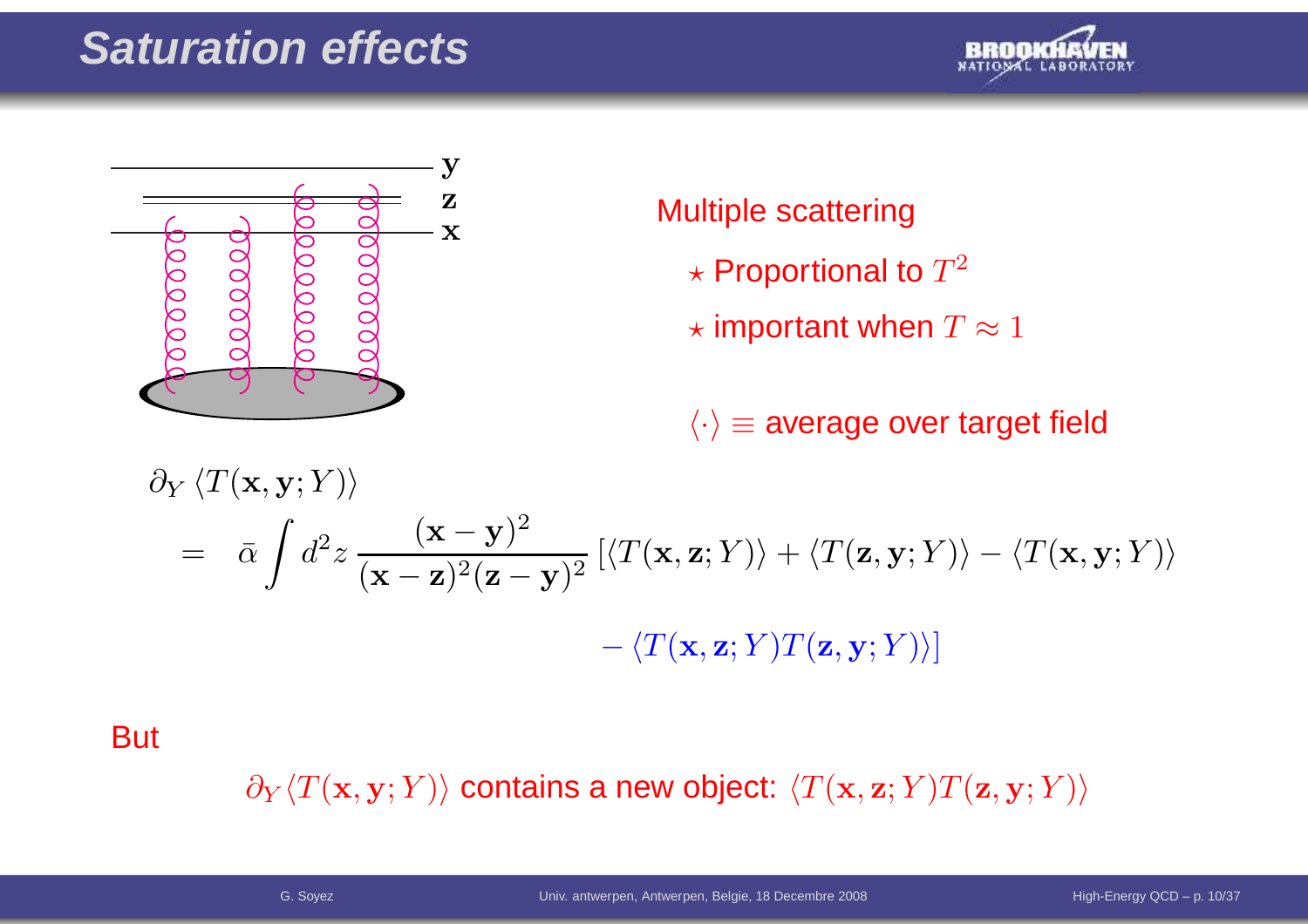# **Balitsky, Kovchegov and JIMWLK**



In general: complete hierarchy

[Balitsky, 96]



Beyond large- $N_c$ : the hierarchy involves quadrupoles, sextupoles, ...

Balitsky hierarchy  $\equiv$  JIMWKL eq. (Colour Glass Condensate formalism)

Mean field approx.:  $\langle T_{\bf x z}T_{\bf z y}\rangle=\langle T_{\bf x z}\rangle\langle T_{\bf z y}\rangle$ 

$$
\partial_Y \langle T_{\mathbf{x} \mathbf{y}} \rangle = \frac{\bar{\alpha}}{2\pi} \int d^2 z \, \frac{(\mathbf{x} - \mathbf{y})^2}{(\mathbf{x} - \mathbf{z})^2 (\mathbf{z} - \mathbf{y})^2} \left[ \langle T_{\mathbf{x} \mathbf{z}} \rangle + \langle T_{\mathbf{z} \mathbf{y}} \rangle - \langle T_{\mathbf{x} \mathbf{z}} \rangle \langle T_{\mathbf{z} \mathbf{y}} \rangle \right]
$$

[Balitsky 96,Kovchegov 99]

Simplest perturbative evolution equation satisfying unitarity constraint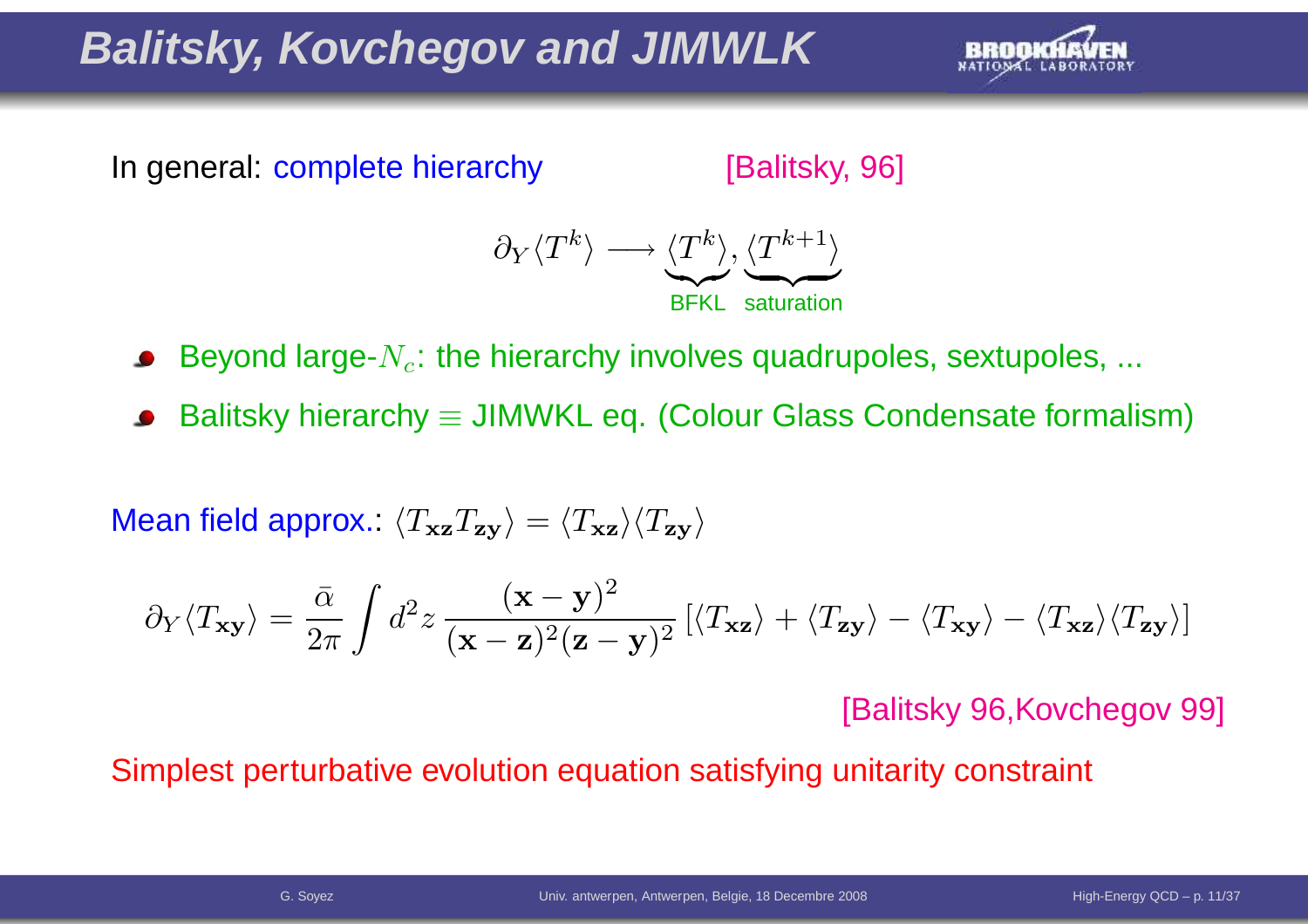

## **Solutions**

# **The BK equation**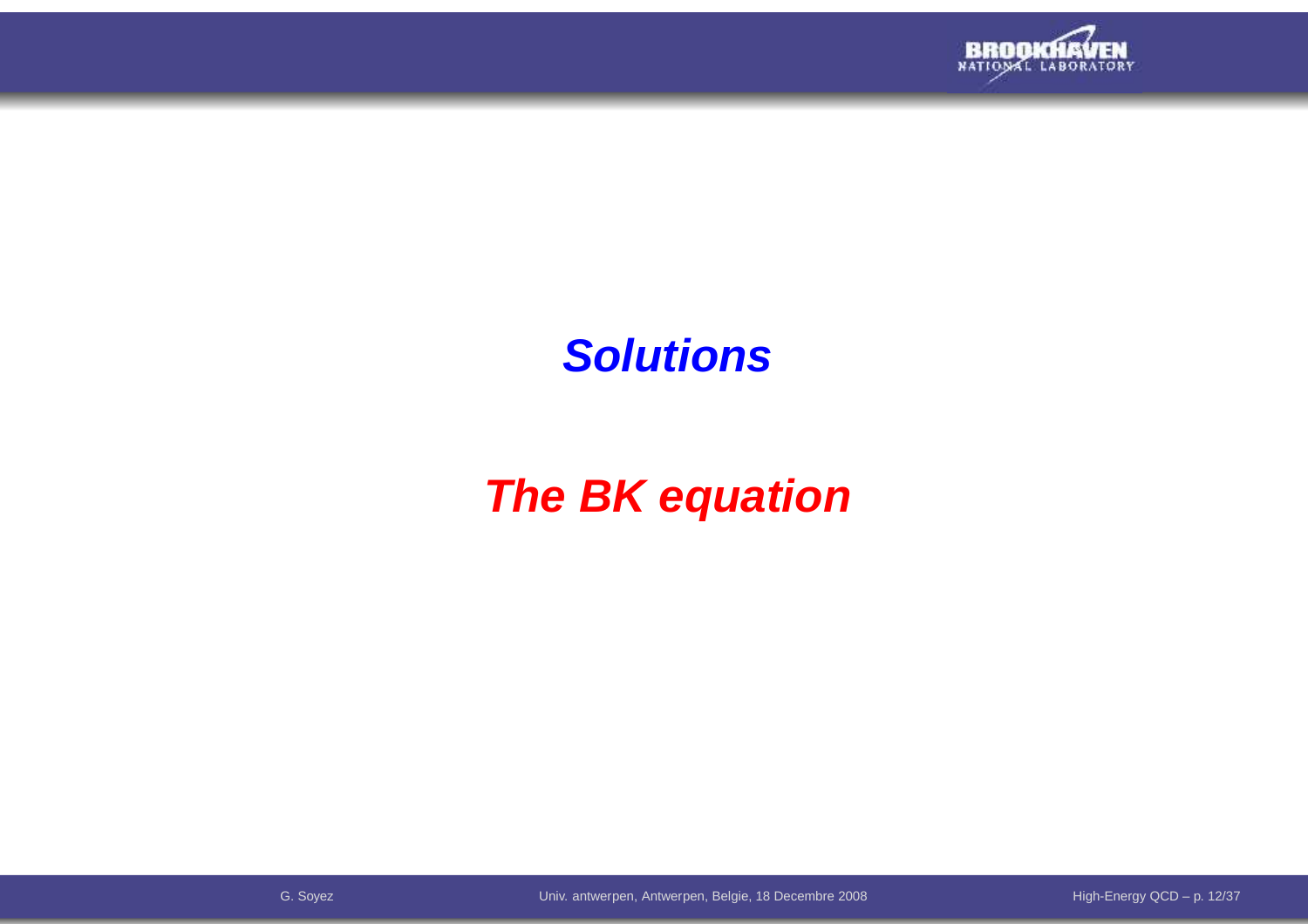

Case 1: no impact parameter dependence

$$
T_{\mathbf{xy}} \to T\left(\mathbf{r} = \mathbf{x} - \mathbf{y}, \mathbf{b} = \frac{\mathbf{x} + \mathbf{y}}{2}\right) \to T(r)
$$

Note:

- all arguments work for  $T(r)$  or its Fourier transform  $\tilde T(k)$  $\bullet$
- for  $\tilde{T}$ , the non-linear term is simply  $-\tilde{T}^{2}(k)$  $\bullet$

$$
L = \log \left( k^2 / k_0^2 \right) \quad \text{or} \quad \log \left( r_0^2 / r^2 \right)
$$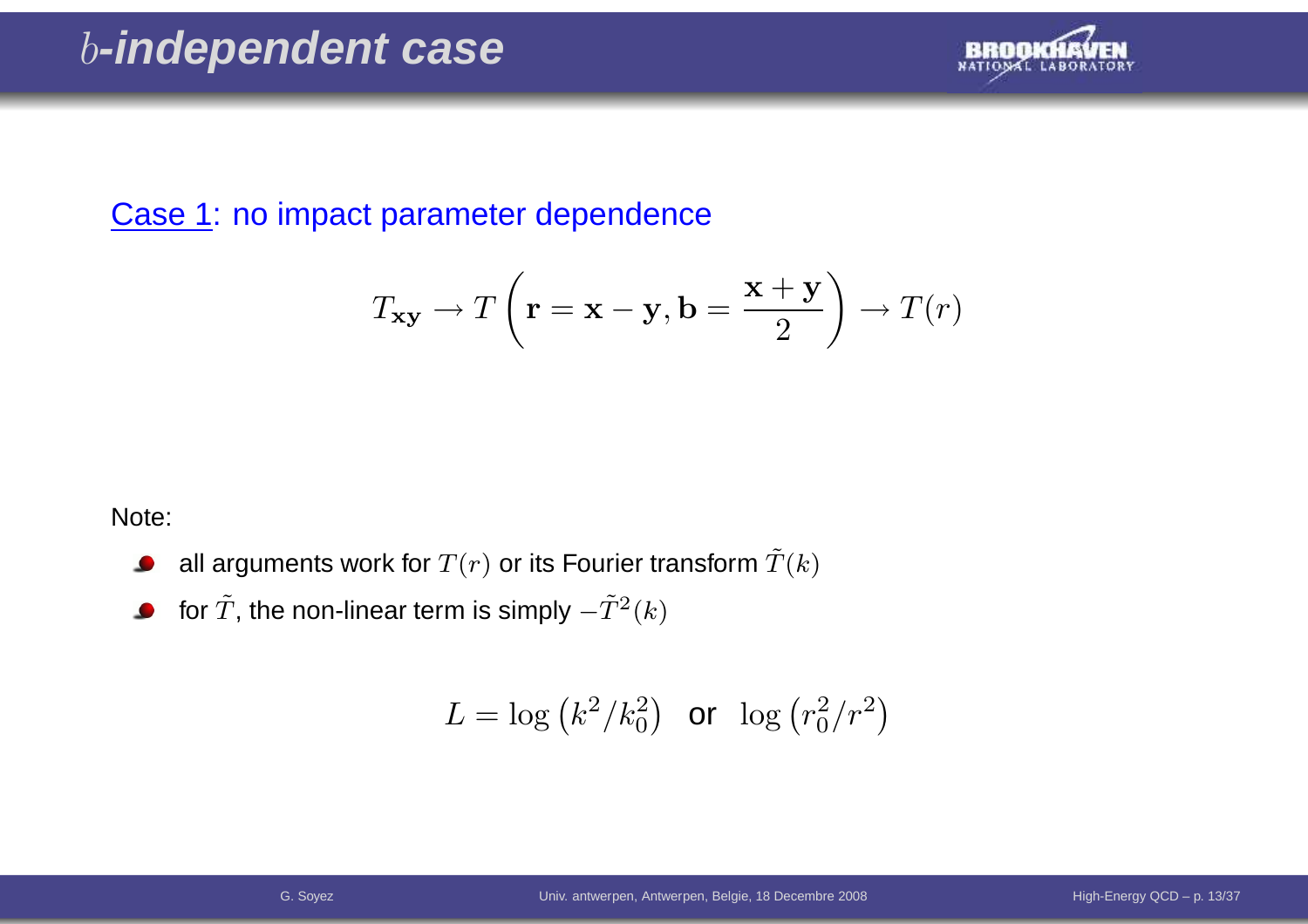

$$
\text{BK equation: } \partial_Y T = \underbrace{\chi(-\partial_L)T}_{\text{BFKL}} - T^2
$$

When  $T\ll 1$  BFKL works:  $\partial_{Y}T=\chi($  Solution known:  $-\partial_L)T$ 

$$
T(k) = \int \frac{d\gamma}{2i\pi} T_0(\gamma) \exp\left[\chi(\gamma)\bar{\alpha}Y - \gamma L\right]
$$
  
= 
$$
\int \frac{d\gamma}{2i\pi} T_0(\gamma) \exp\left[-\gamma \left(L - \frac{\chi(\gamma)}{\gamma} \bar{\alpha}Y\right)\right]
$$

[S.Munier,R.Peschanski,03]

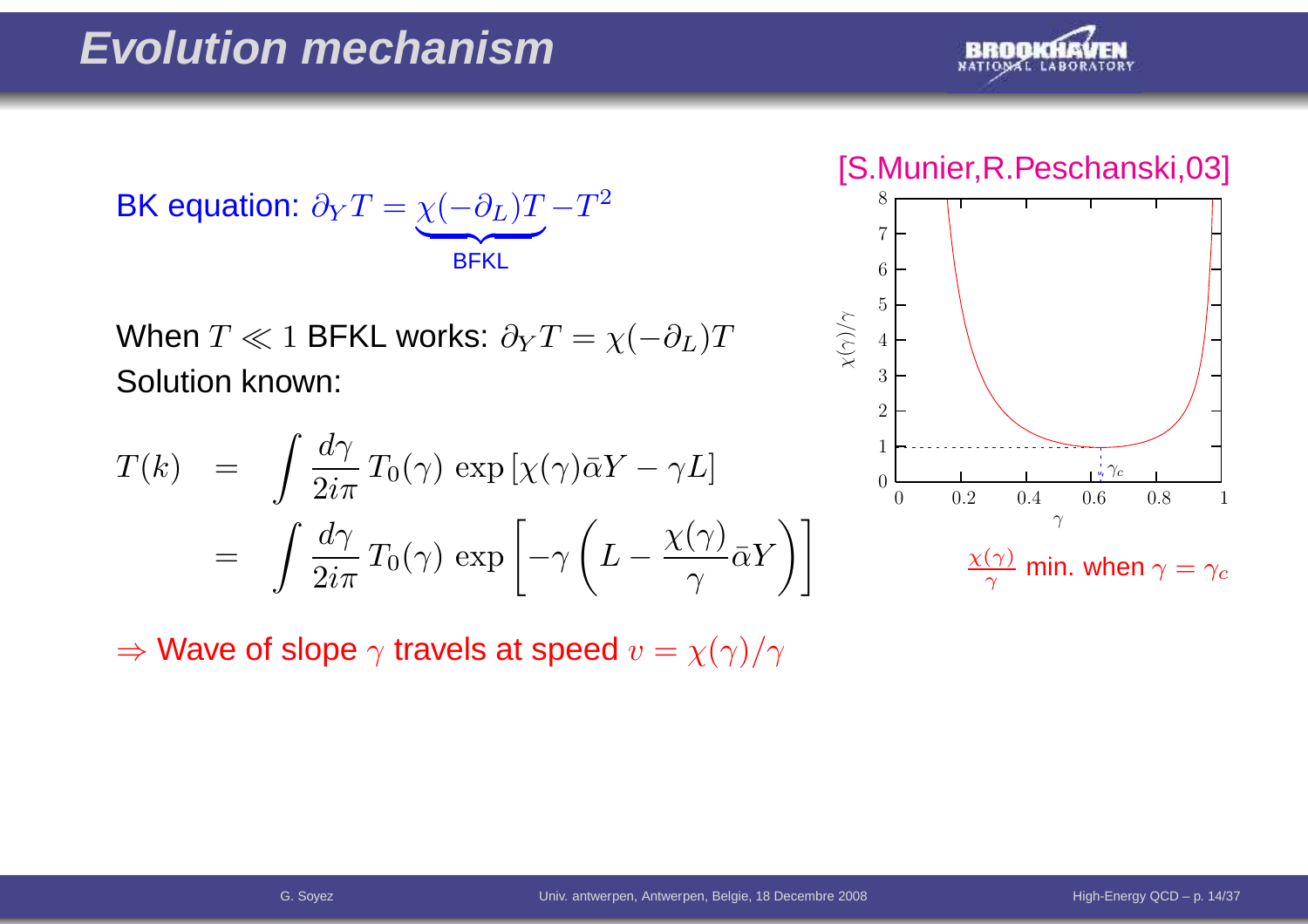

#### [S.Munier,R.Peschanski,03]



BK equation:  $\partial$  $\,$  $\bm{T}$ = $\chi$  $\left($  $\partial$ L)  $\bm{T}$  $\overline{\phantom{a}}$  BFKL− $\bm{T}$ 2

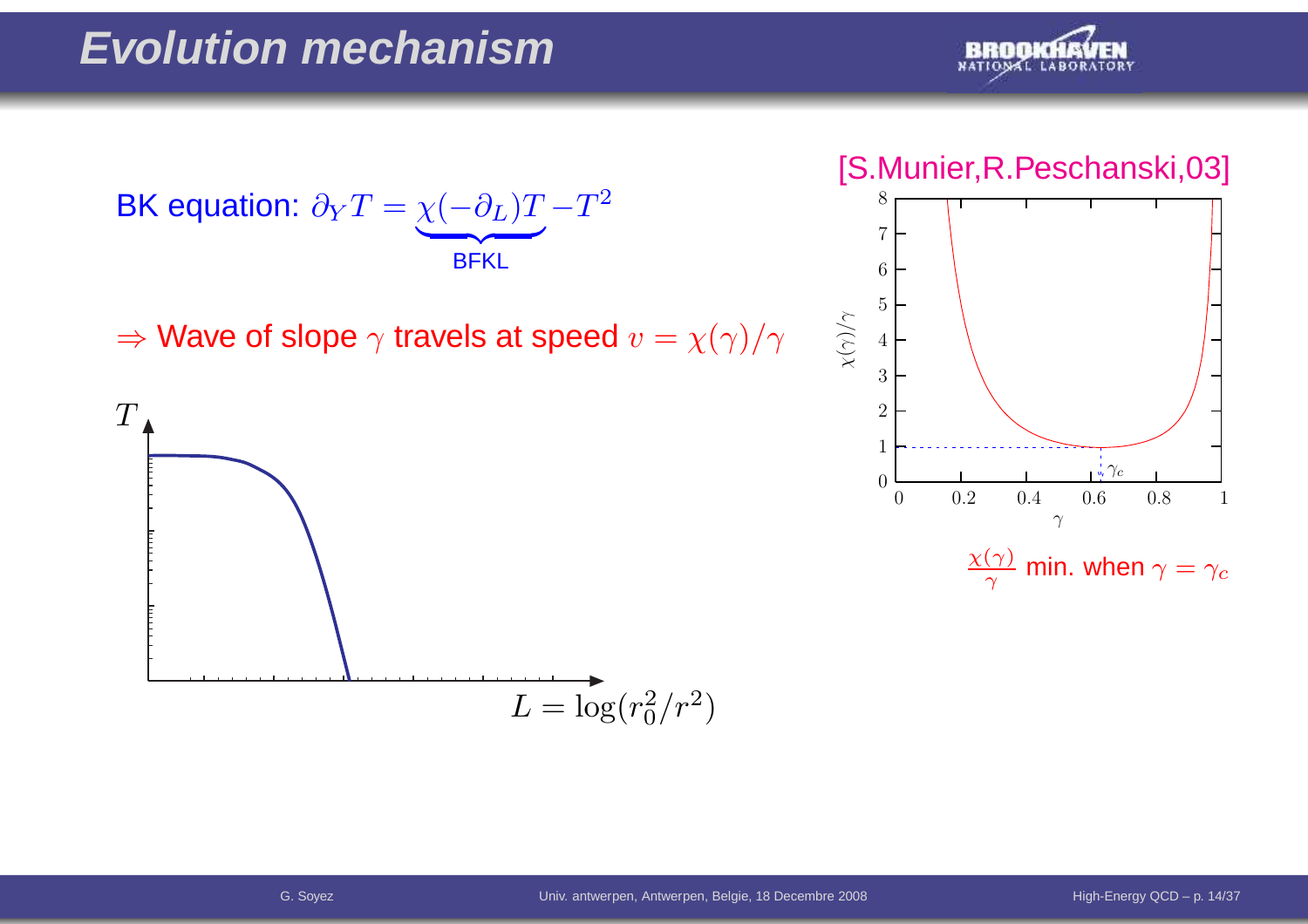

#### [S.Munier,R.Peschanski,03]





BK equation:  $\partial$  $\,$  $\bm{T}$ = $\chi$  $\left($  $\partial$ L)  $\bm{T}$  $\overline{\phantom{a}}$  BFKL− $\bm{T}$ 2

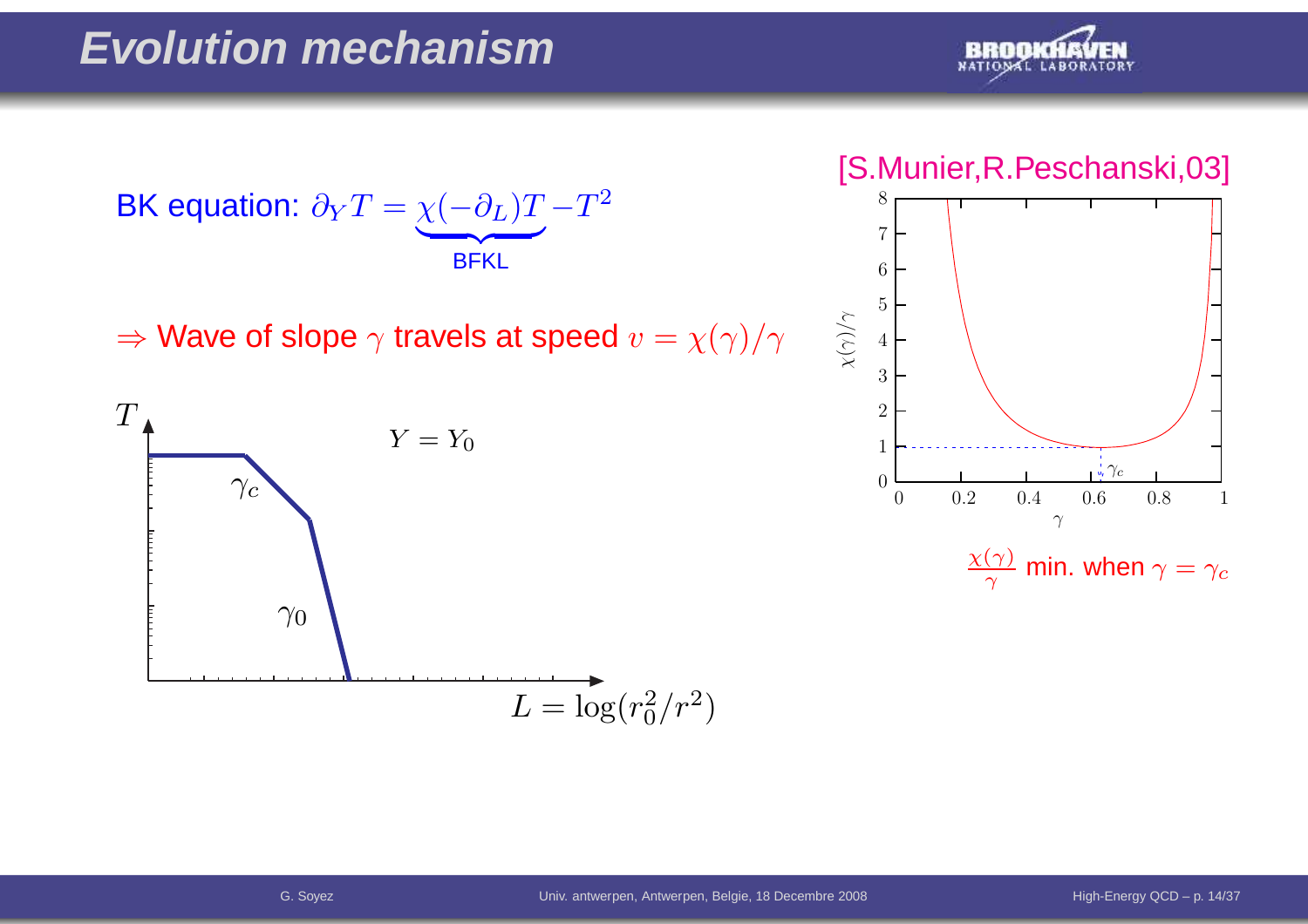

#### [S.Munier,R.Peschanski,03]



 $\frac{\chi(\gamma)}{\gamma}$  min. when  $\gamma=\gamma_c$ 

The minimal speed isselected during evoution



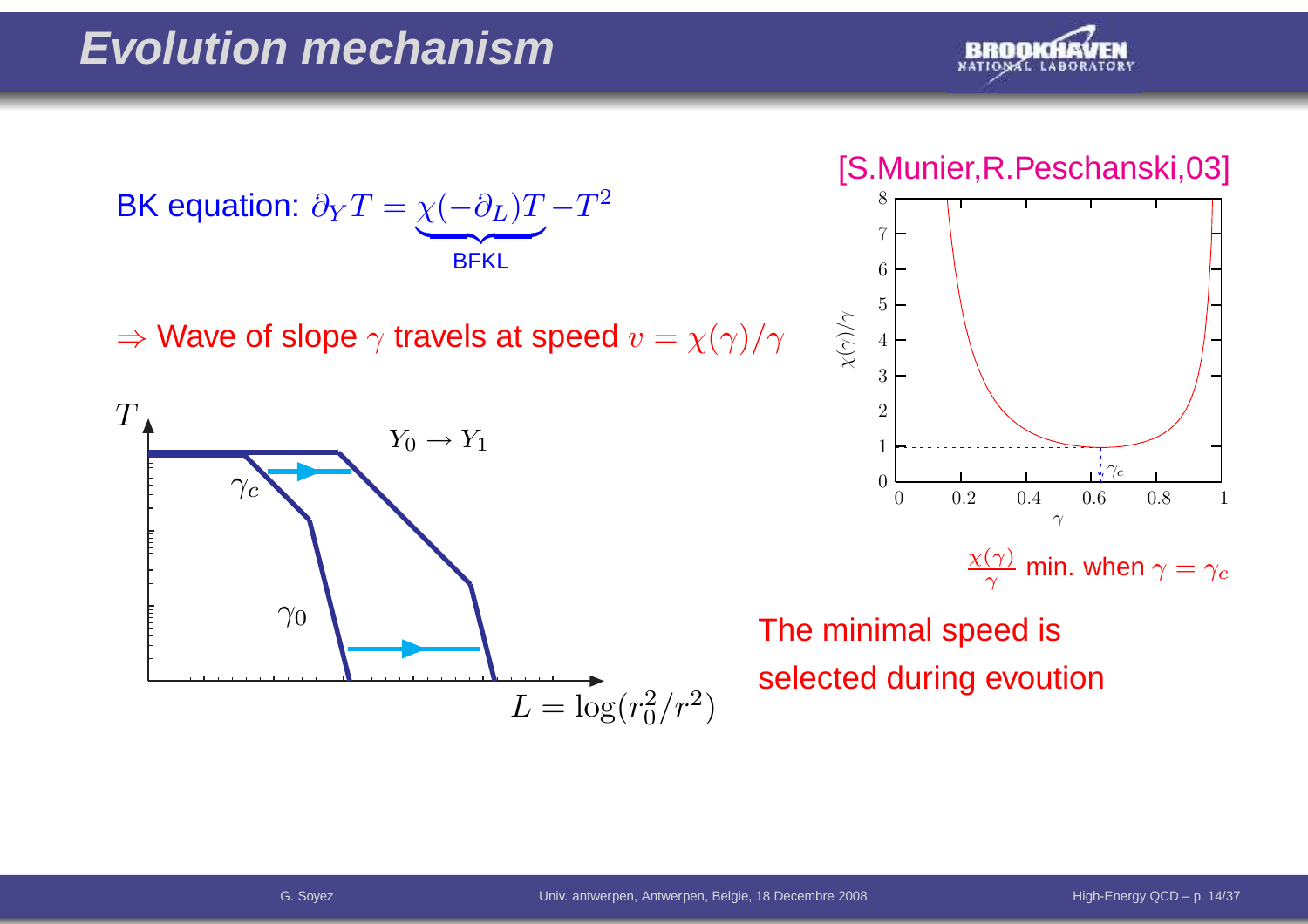

Consequence: geometric scaling ( $Q_s\equiv$  saturation scale  $\equiv$  front position)

$$
T(r, Y) = T[rQ_s(Y)] \text{ with } Q_s^2(Y) = v_c \bar{\alpha}Y
$$
  

$$
rQ_s \ll 1 \underbrace{[r^2Q_s^2(Y)]^{\gamma_c}}_{\text{slope } \gamma_c} \exp \left[ \frac{\log^2(r^2Q_s^2)}{2\chi''(\gamma_c)\bar{\alpha}Y} \right]
$$
  
scaling window

 $|\log(r^2Q_s^2)| \lesssim \sqrt{\chi''(\gamma_c)\bar{\alpha}Y}$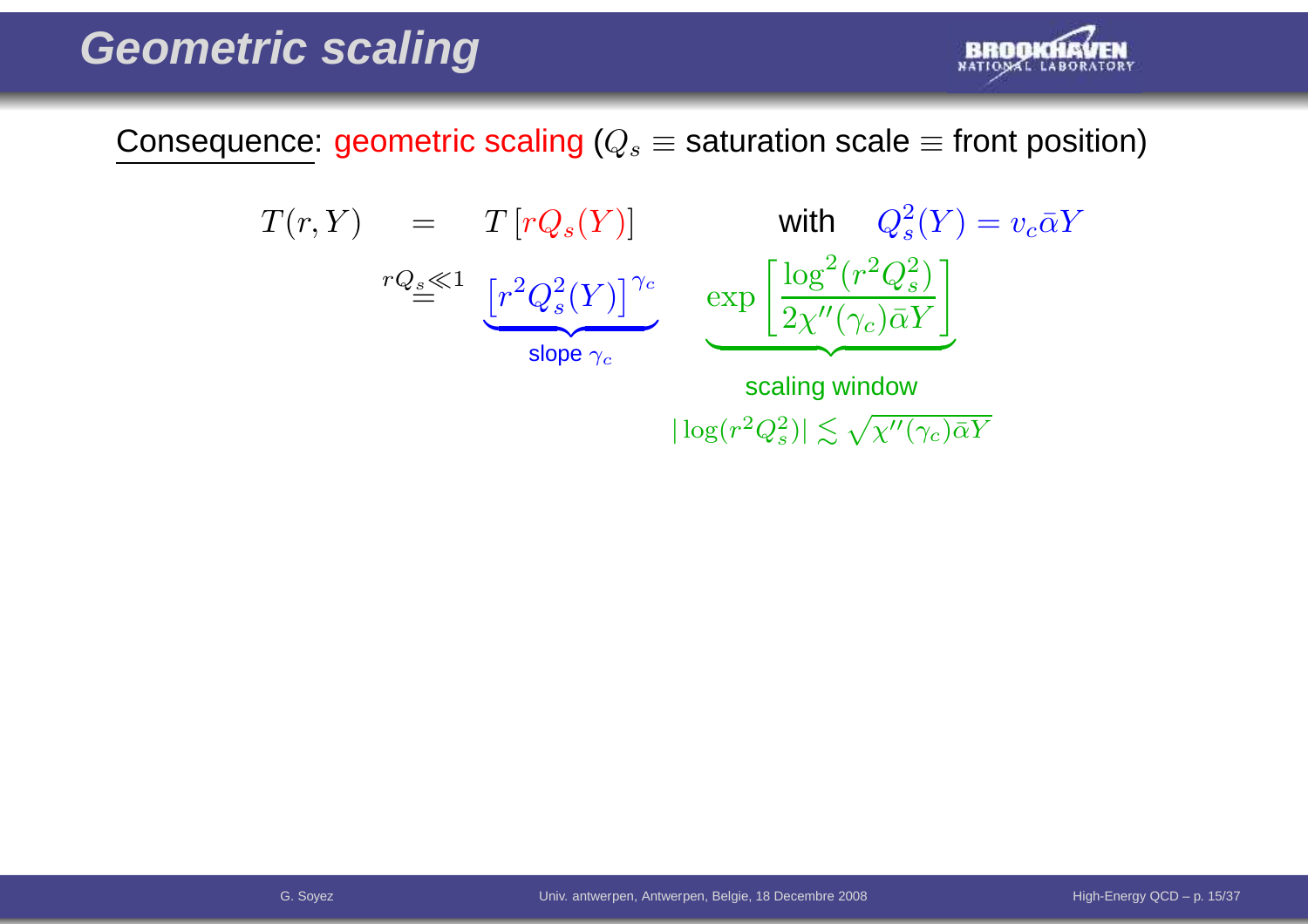

Consequence: geometric scaling ( $Q_s\equiv$  saturation scale  $\equiv$  front position)



- Generic arguments: exponential rise + saturation  $\Rightarrow$  select  $\gamma_c$
- Parameters fixed by linear kernel only
- Saturation effects even though  $T \ll 1$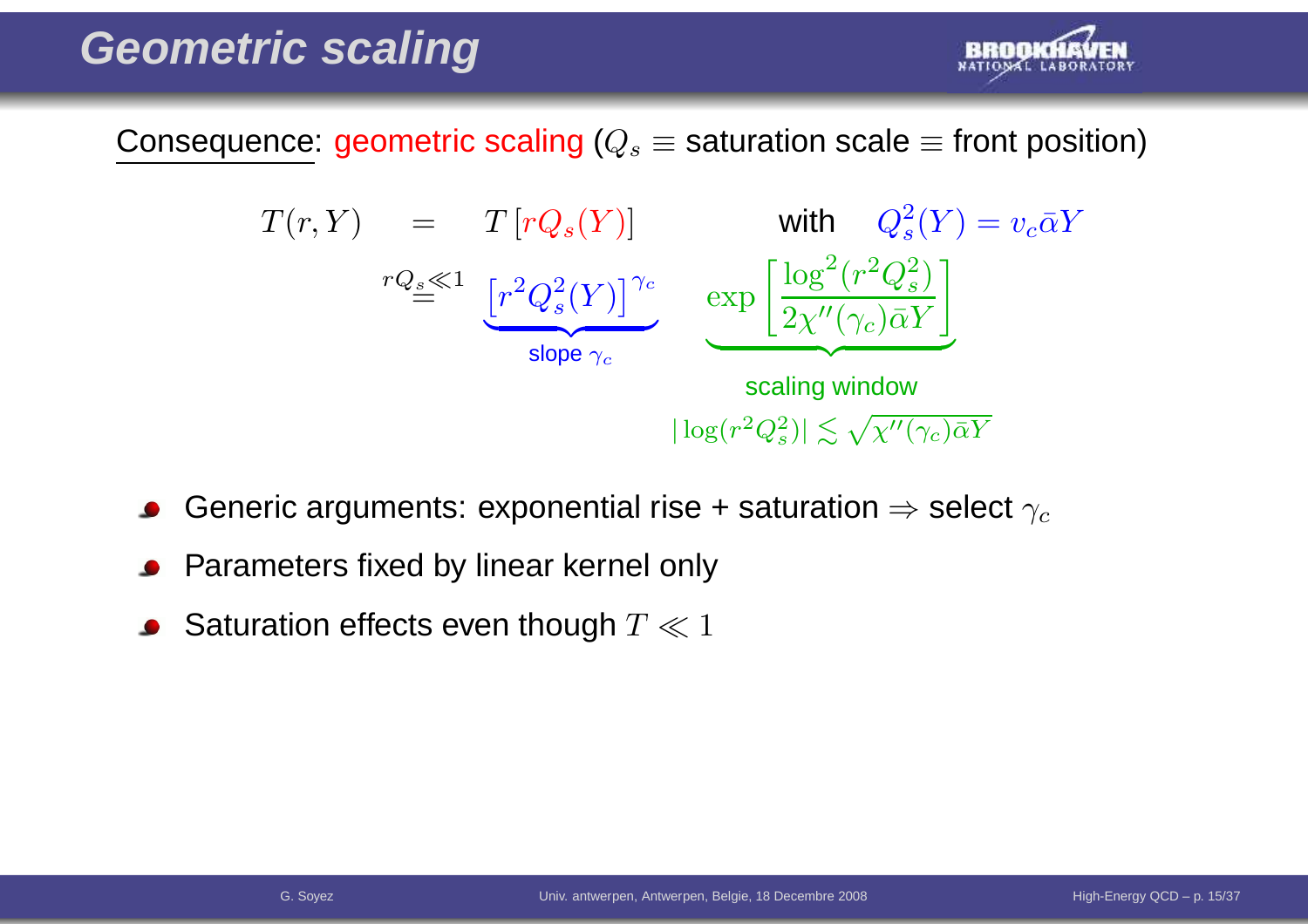

Consequence: geometric scaling ( $Q_s\equiv$  saturation scale  $\equiv$  front position)

$$
T(r, Y) = T[rQ_s(Y)] \text{ with } Q_s^2(Y) = v_c \bar{\alpha}Y
$$
  
\n
$$
rQ_s \ll 1 \underbrace{[r^2Q_s^2(Y)]^{\gamma_c}}_{\text{slope } \gamma_c} \underbrace{\exp\left[\frac{\log^2(r^2Q_s^2)}{2\chi''(\gamma_c)\bar{\alpha}Y}\right]}_{\text{scaling window}}
$$
  
\n
$$
|\log(r^2Q_s^2)| \lesssim \sqrt{\chi''(\gamma_c)\bar{\alpha}Y}
$$

Interpretation: invariance along the saturation line

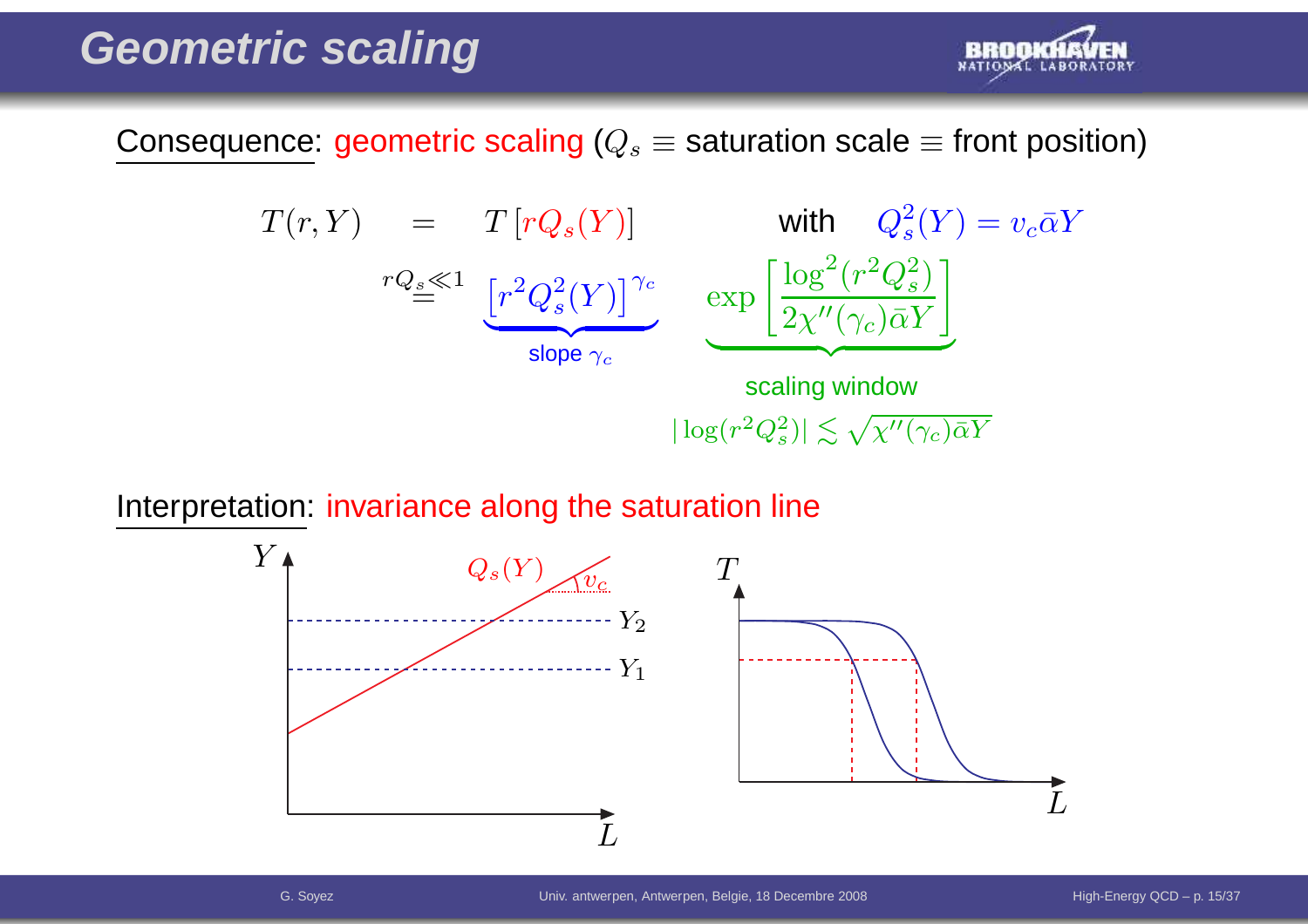

## Numerical simulations:

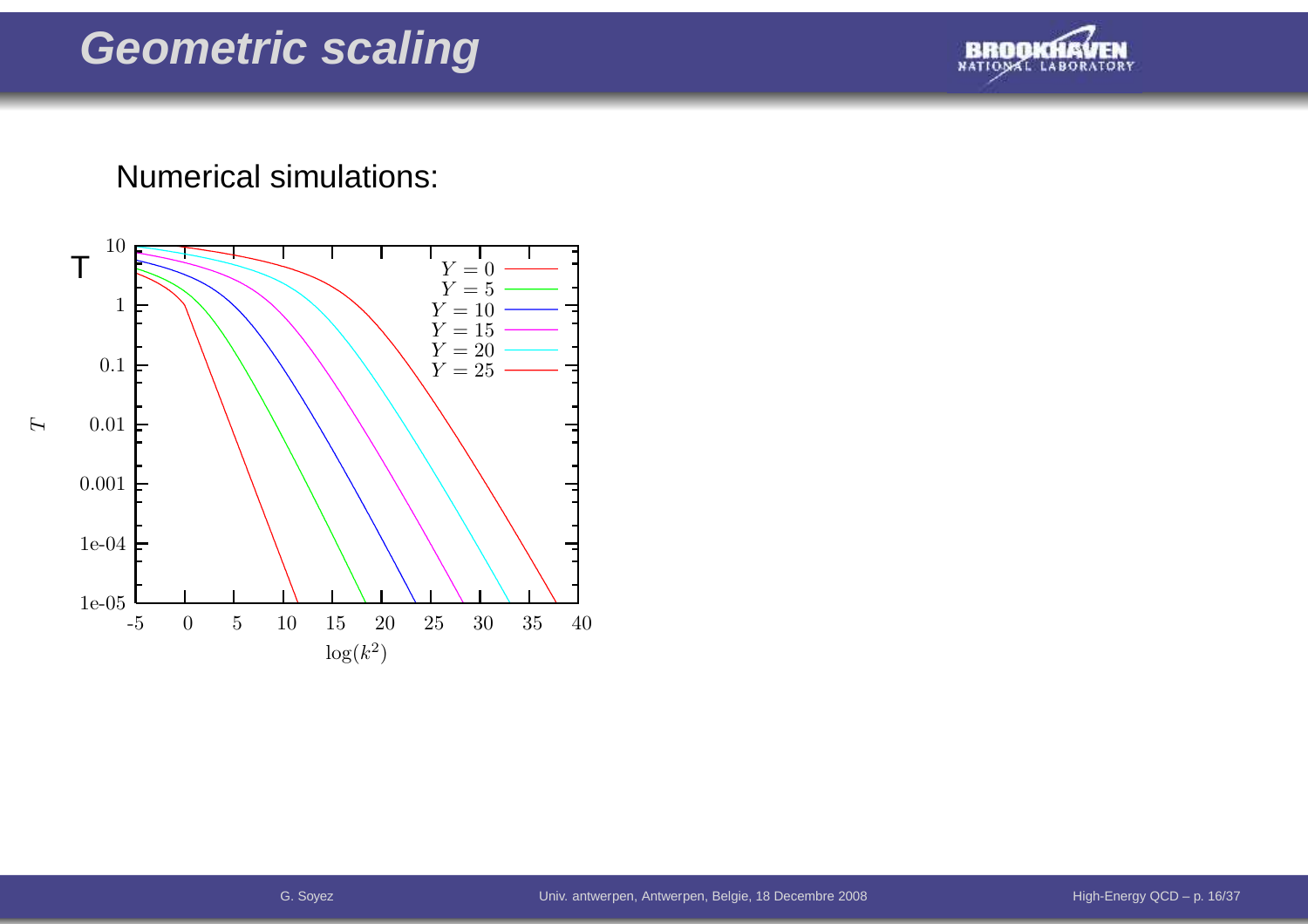

### Numerical simulations:



 $T(k, Y) = T\left(\frac{k^2}{Q_s^2(Y)}\right) \approx \left(\frac{k^2}{Q_s^2(Y)}\right)^{-\gamma_c} \qquad \qquad Q_s^2(Y) \propto \exp(v_c Y)$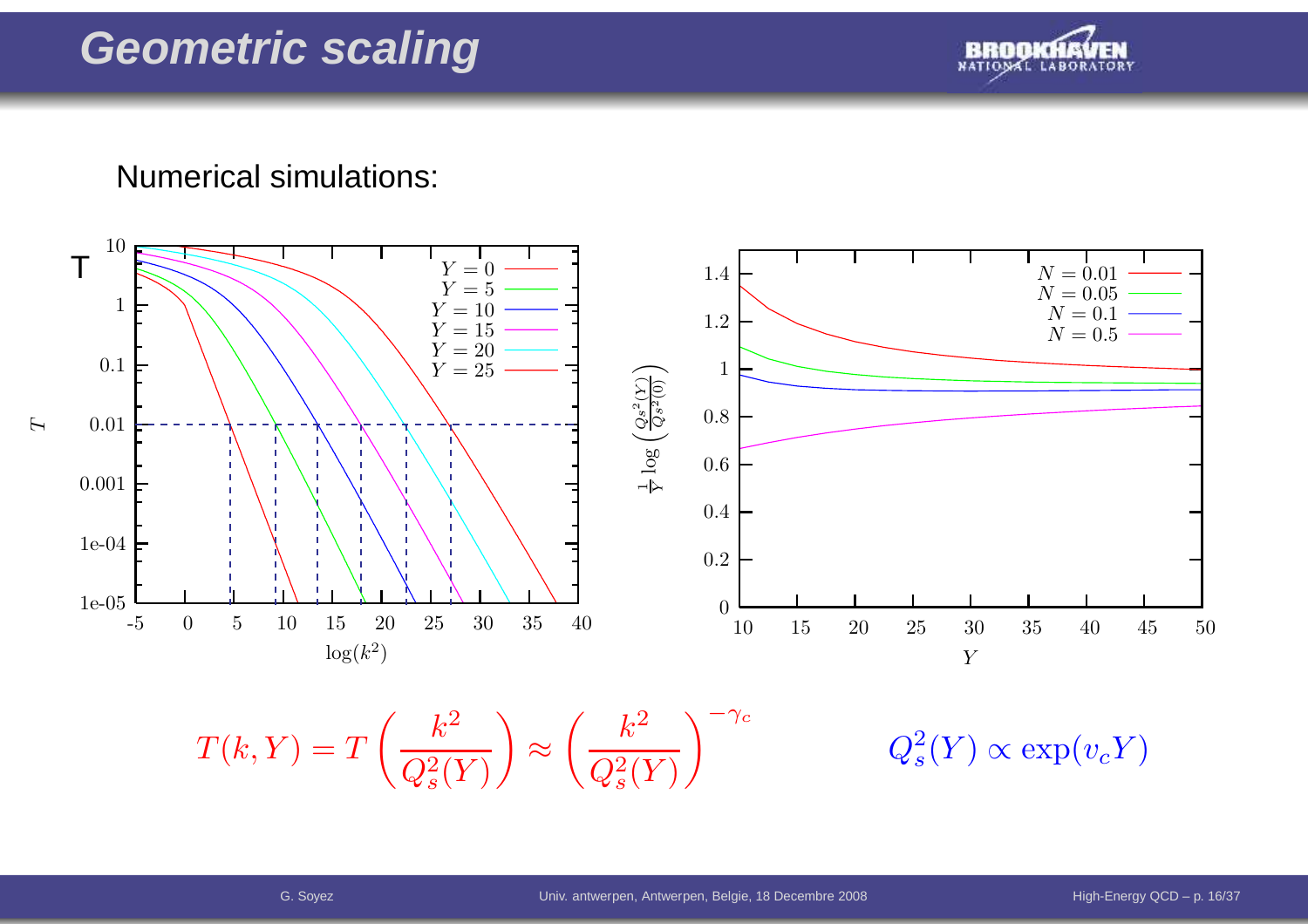

## Case 2: including impact parameter

Go to momentum space: use momentum transfer  ${\bf q}$ 

$$
\tilde{T}(\mathbf{k},\mathbf{q}) = \int d^2x \, d^2y \, e^{i\mathbf{k}.\mathbf{x}} e^{i(\mathbf{q}-\mathbf{k}).\mathbf{y}} \frac{T(\mathbf{x},\mathbf{y})}{(\mathbf{x}-\mathbf{y})^2}
$$

new form of the BK equation

$$
\partial_Y \tilde{T}(\mathbf{k}, \mathbf{q}) = \frac{\bar{\alpha}}{\pi} \int \frac{d^2 k'}{(k - k')^2} \left\{ \tilde{T}(\mathbf{k}', \mathbf{q}) - \frac{1}{4} \left[ \frac{k^2}{k'^2} + \frac{(q - k)^2}{(q - k')^2} \right] \tilde{T}(\mathbf{k}, \mathbf{q}) \right\} - \frac{\bar{\alpha}}{2\pi} \int d^2 k' \tilde{T}(\mathbf{k}, \mathbf{k}') \tilde{T}(\mathbf{k} - \mathbf{k}', \mathbf{q} - \mathbf{k}')
$$

[C.Marquet, R.Peschanski, G.S., 05]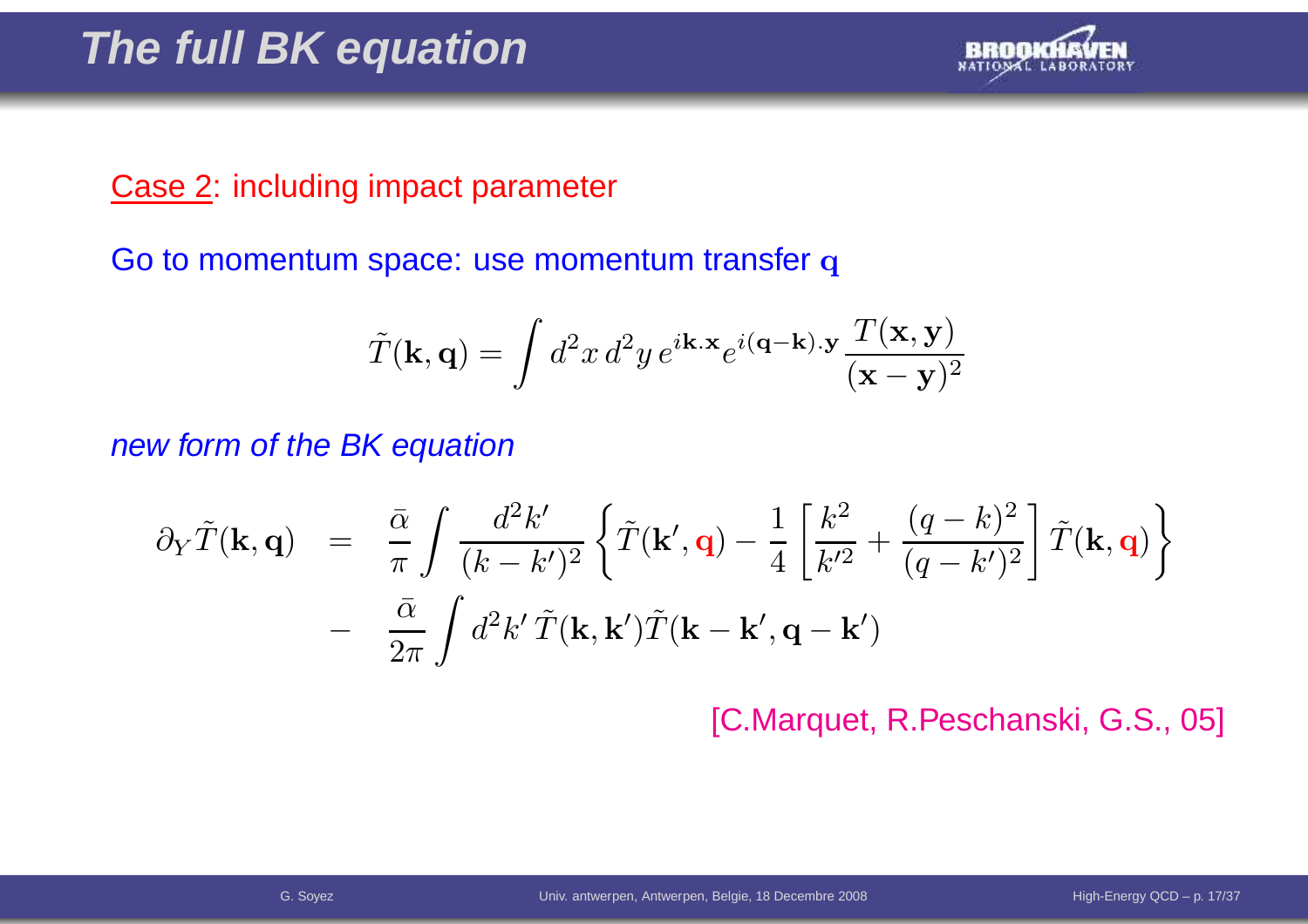## **Numerical simulations**





One can prove <mark>analytically</mark> that:

- traveling wave at large  $k$ : BFKL  $\Rightarrow$  same  $\gamma_c$ ,  $v_c$
- $q$  dependence:  $Q_s^2$  $s^2(q,Y) = \textsf{min}(k_0^2)$  $_0^2, q^2) \exp(v_c Y)$

## **Predicts geometric scaling for**t**-dependent processes**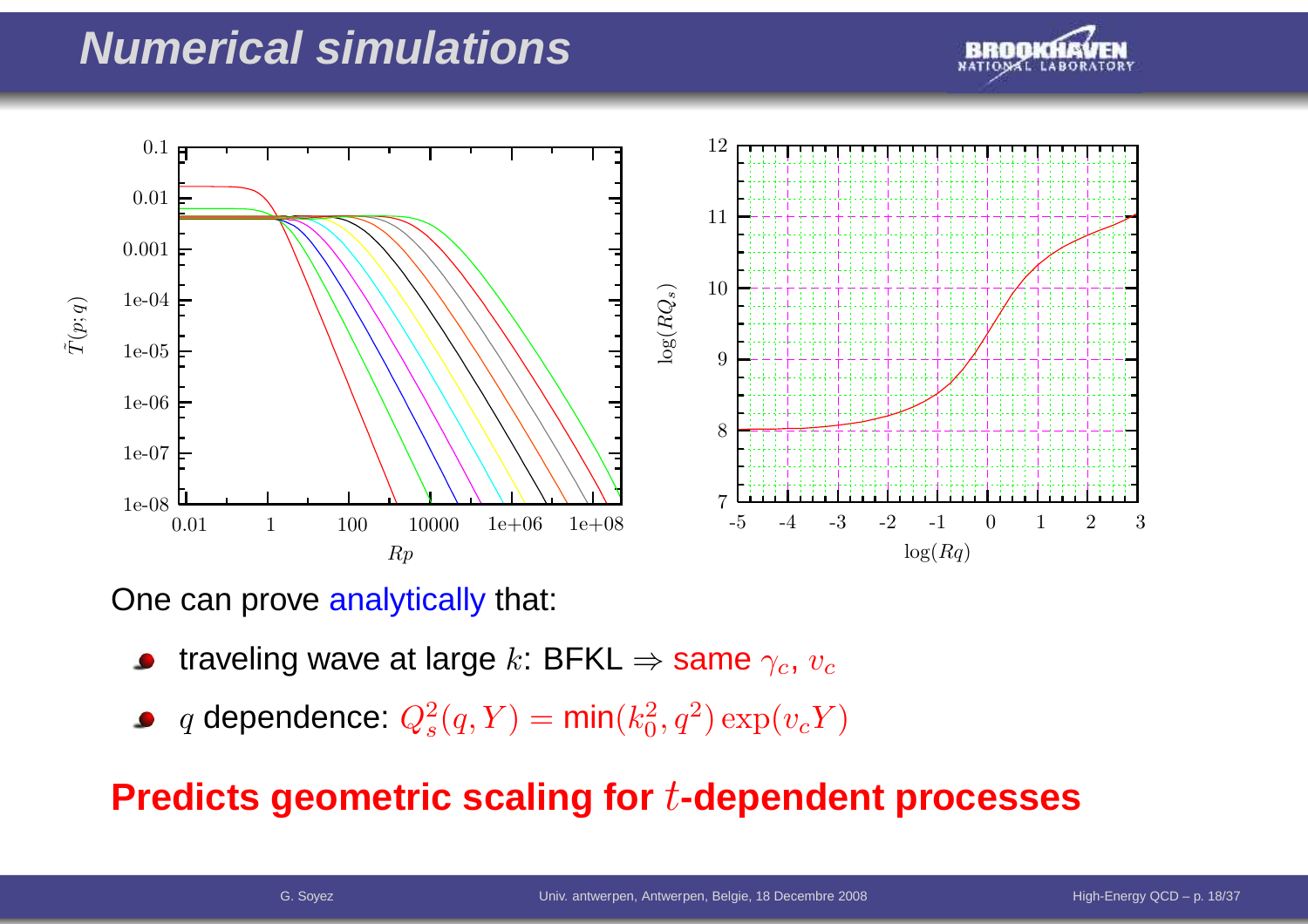

# **Phenomenology**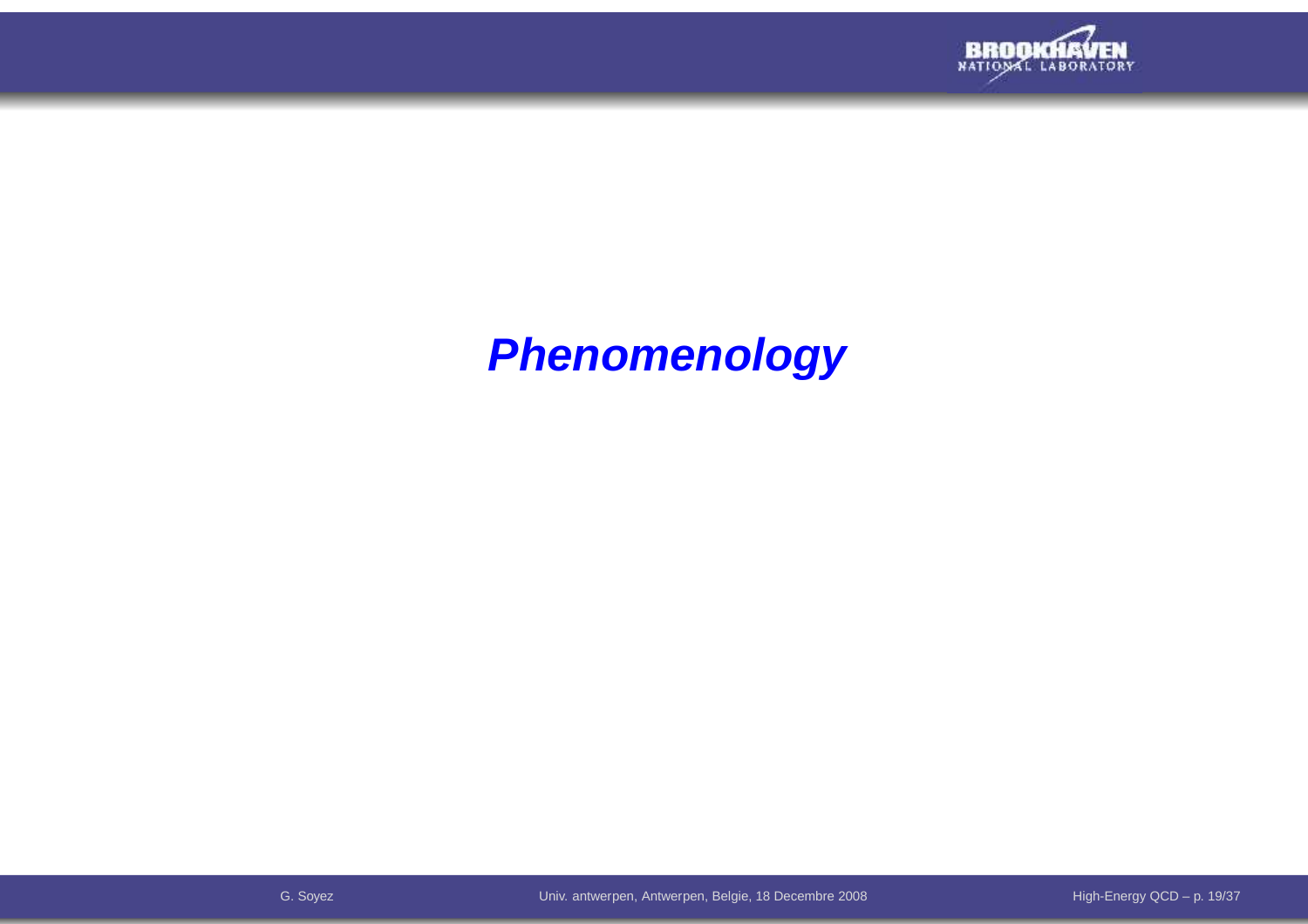# F2 **in the dipole picture**



Factorisation formula at small  $x$ :

$$
\frac{\sigma_{L,T}^{\gamma^* p}}{d^2 b} = \int d^2 r \int_0^1 dz \, |\Psi_{L,T}(z,r; Q^2)|^2 T(\mathbf{r}, \mathbf{b}; Y)
$$
  

$$
\sim \sqrt{\frac{z}{1-z}}
$$

- $\Psi \equiv$  photon wavefunction  $\gamma^* \rightarrow q \bar{q}$ : QED process  $\bullet$
- $T\equiv$  scattering amplitude from high-energy QCD.

$$
\int d^2b \, T(r, b, Y) = 2\pi R_p^2 \, T(r; Y) \qquad \qquad F_2 = \frac{Q^2}{4\pi \alpha_e} \left[ \sigma_L^{\gamma^* p} + \sigma_T^{\gamma^* p} \right]
$$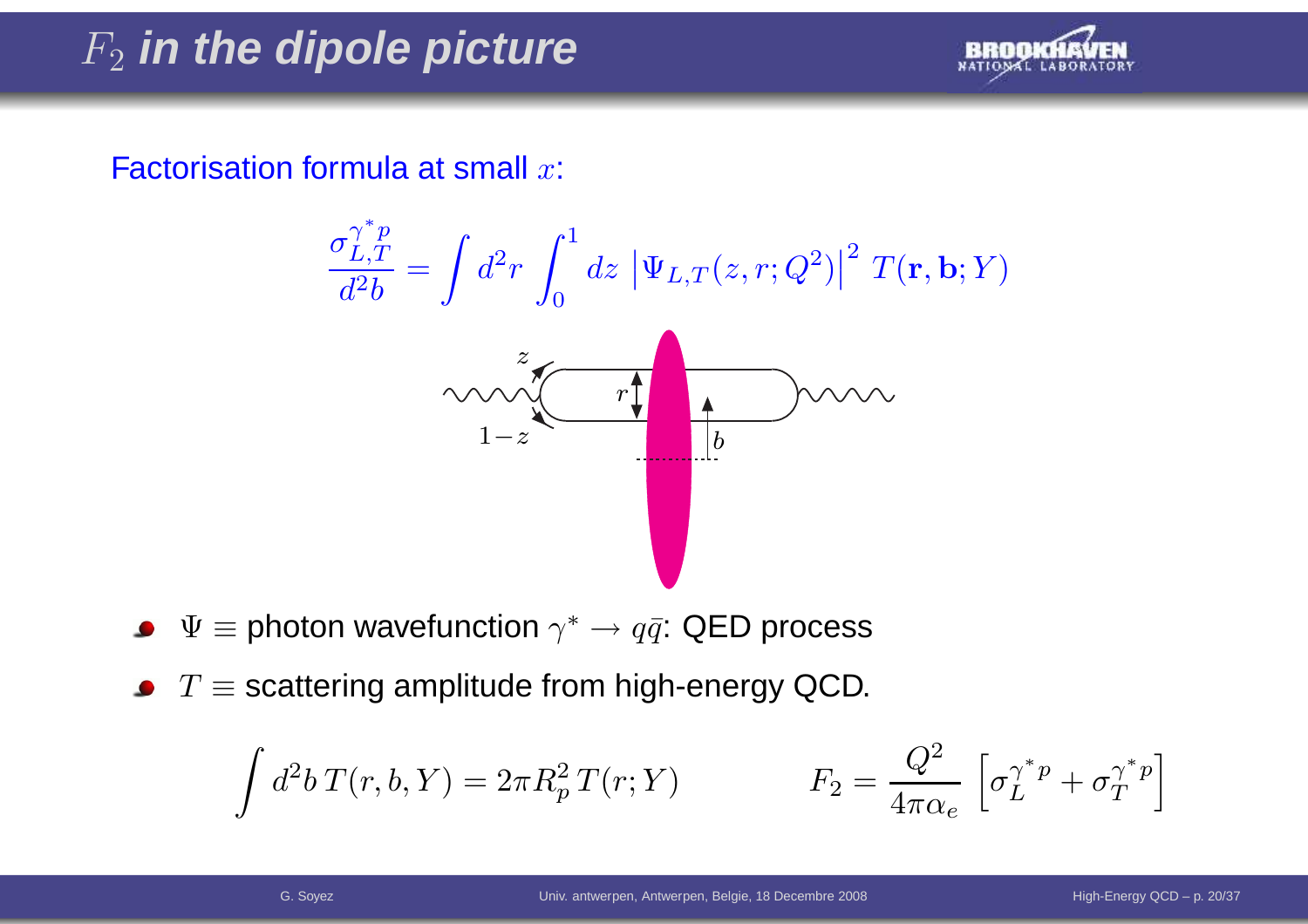# **A guideline: geometric scaling**



[A. Stasto, K. Golec-Biernat, J. Kwiecinski, 2001] [F. Gelis, R. Peschanski, L. Schoeffel, GS, 2006]

Parametrisation of  $T$ 

motivated by one observation:

 $\sigma^\gamma$ ∗ $\degree^p(x,Q^2) = \sigma^\gamma$ ∗ $\sqrt[r-p]{(\tau)}$ with  $\tau = \log(Q^2$  $\phantom{1.000}\phantom{1.00}\phantom{1.00}\phantom{1.000}\phantom{1.000}\phantom{1.000}\phantom{1.000}\phantom{1.000}\phantom{1.000}\phantom{1.000}\phantom{1.000}\phantom{1.000}\phantom{1.000}\phantom{1.000}\phantom{1.000}\phantom{1.000}\phantom{1.000}\phantom{1.000}\phantom{1.000}\phantom{1.000}\phantom{1.000}\phantom{1.000}\phantom{1.000}\phantom{1.000}\phantom{1.$  $^{\mathbf{2}})$  $-\lambda \log(1/x)$  Geometric scaling $\left( \frac{2}{s}\right)$ 

Saturation scale:

 $Q_s^2$  $s^2(x)=Q_0^2$  $_0^2 x^{-\lambda}$ 

Since  $Q\sim1/r$  this suggests  $T(r,x)=T(rQ_s)$ 



 $\mathsf{HERA}\!\!:Q_s\sim 1$   $\mathsf{GeV}$ .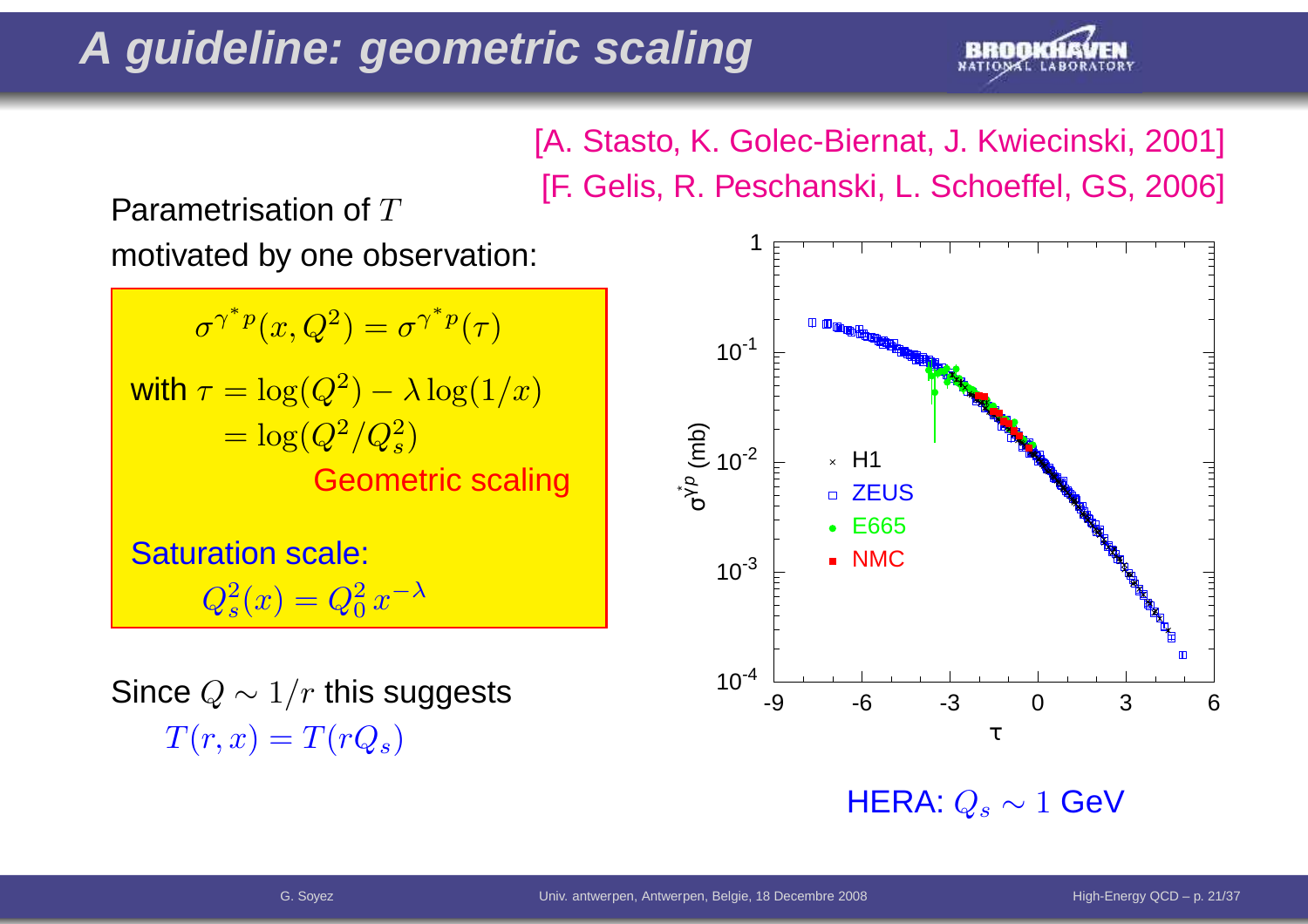## Two approaches for  $T$



#### <u>Eikonal</u> models  $\bullet$

- $T\sim1 -\exp($  $-r^2$  $^2Q_s^2$  $\mathbf{s}^{2}$ ) (Golec-Biernat,Wusthoff)
- Add DGLAP effects:  $T \sim 1 -$  (Bartels,Golec-Biernat,Kowalski) $-\exp($  $-r^2$  $^{2}\,xg)$
- Account for heavy quarks(Golec-Biernat,Sapeta)
- Balitsky-Kovchegov-based models
	- Asymptotic solutions of the BK equation (Iancu,Itakura,Munier)
	- Account for heavy quarks (G.S.)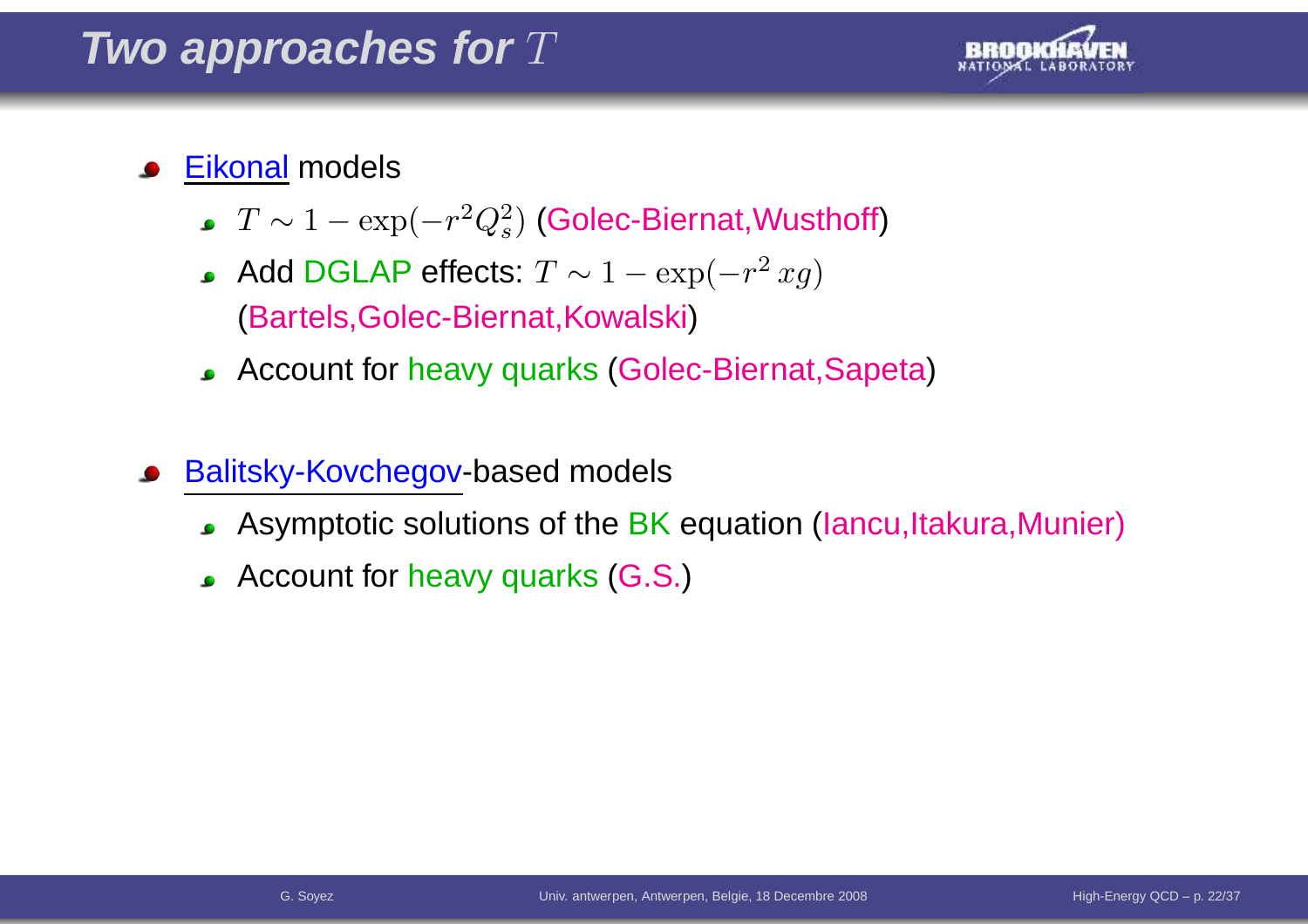

## <u>Eikonal</u> models

- $T\sim1 -\exp($  $-r^2$  $^2Q_s^2$  $\mathbf{s}^{2}$ ) (Golec-Biernat,Wusthoff)
- Add DGLAP effects:  $T \sim 1 -$  (Bartels,Golec-Biernat,Kowalski) $-\exp($  $-r^2$  $^{2}\,xg)$
- Account for heavy quarks(Golec-Biernat,Sapeta)
- Balitsky-Kovchegov-based models
	- Asymptotic solutions of the BK equation (Iancu,Itakura,Munier)
	- Account for heavy quarks (G.S.)

Heavy quark problem:

Including heavy quarks  $\Rightarrow Q_s$  down by a factor  $\sim 2.$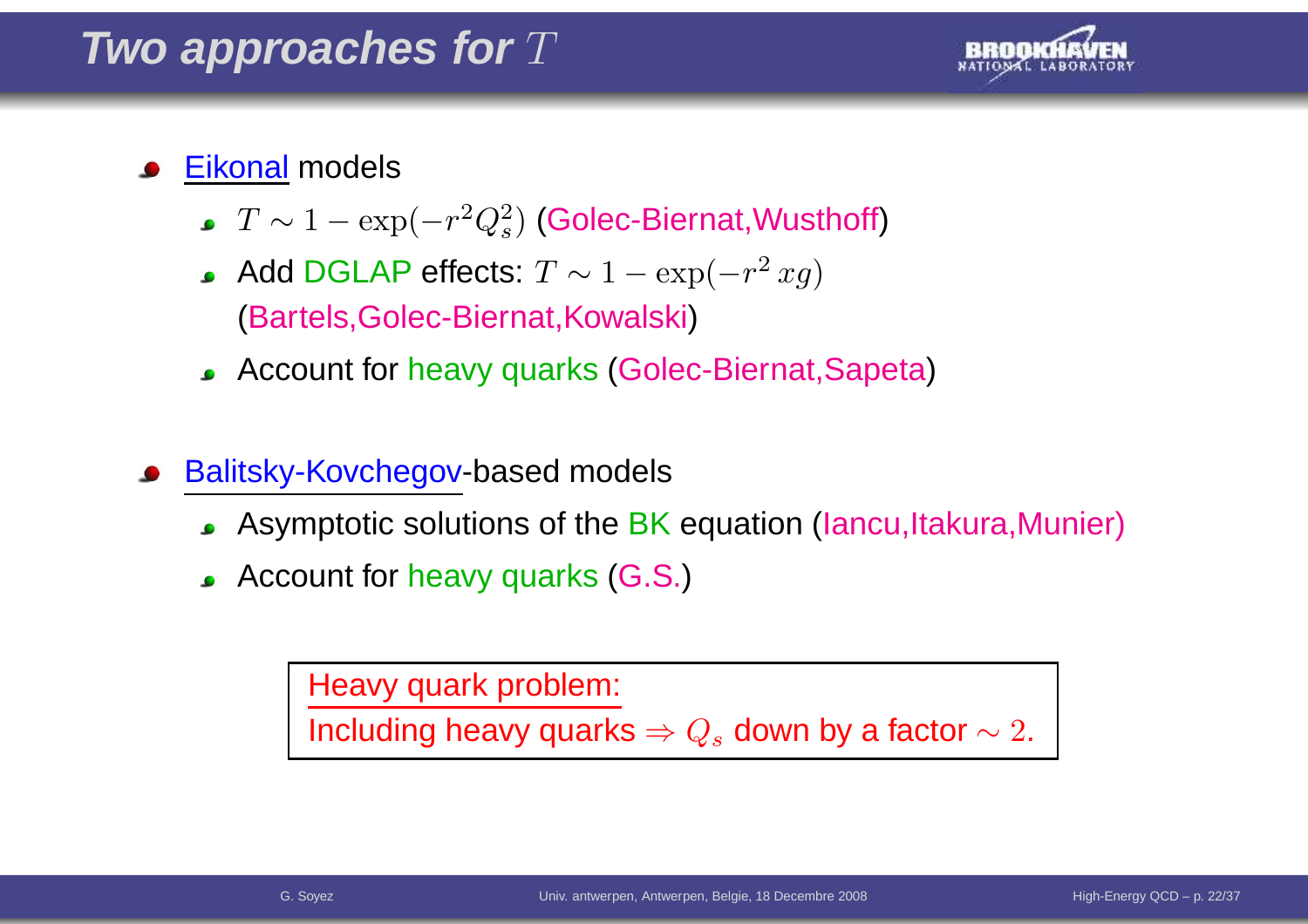# **BK equation and geometric scaling**



**BK** equation:  $(Y = log(1/x))$ 



- $\partial_Y T(r)$  from perturbative QCD in the high energy limit
- Resum BFKL logarithms <sup>+</sup> non-linear effects (saturation/unitarity)

**Solution:** 
$$
(\rho = \log\left(\frac{4}{r^2 Q_s^2}\right)
$$
;  $\bar{\alpha} = \alpha_s N_c/\pi$  [lancu,ltakura,Mc Lerran]  
\n[T(r; x)  ${}^{rQ_s \ll 1}$  exp  $\left(-\gamma_c \rho - \frac{\rho^2}{2\bar{\alpha}\chi^{"}cY}\right)$ 

- Sat. scale grows with rapidity:  $Q_s^2$  $s<sup>2</sup>(Y) = Q<sub>0</sub><sup>2</sup>$  $\frac{2}{0} \exp(\bar{\alpha} \chi_c' Y)$
- $\gamma_c,\,\chi'_c$  and  $\chi"$  $\overline{c}$  determined from BFKL only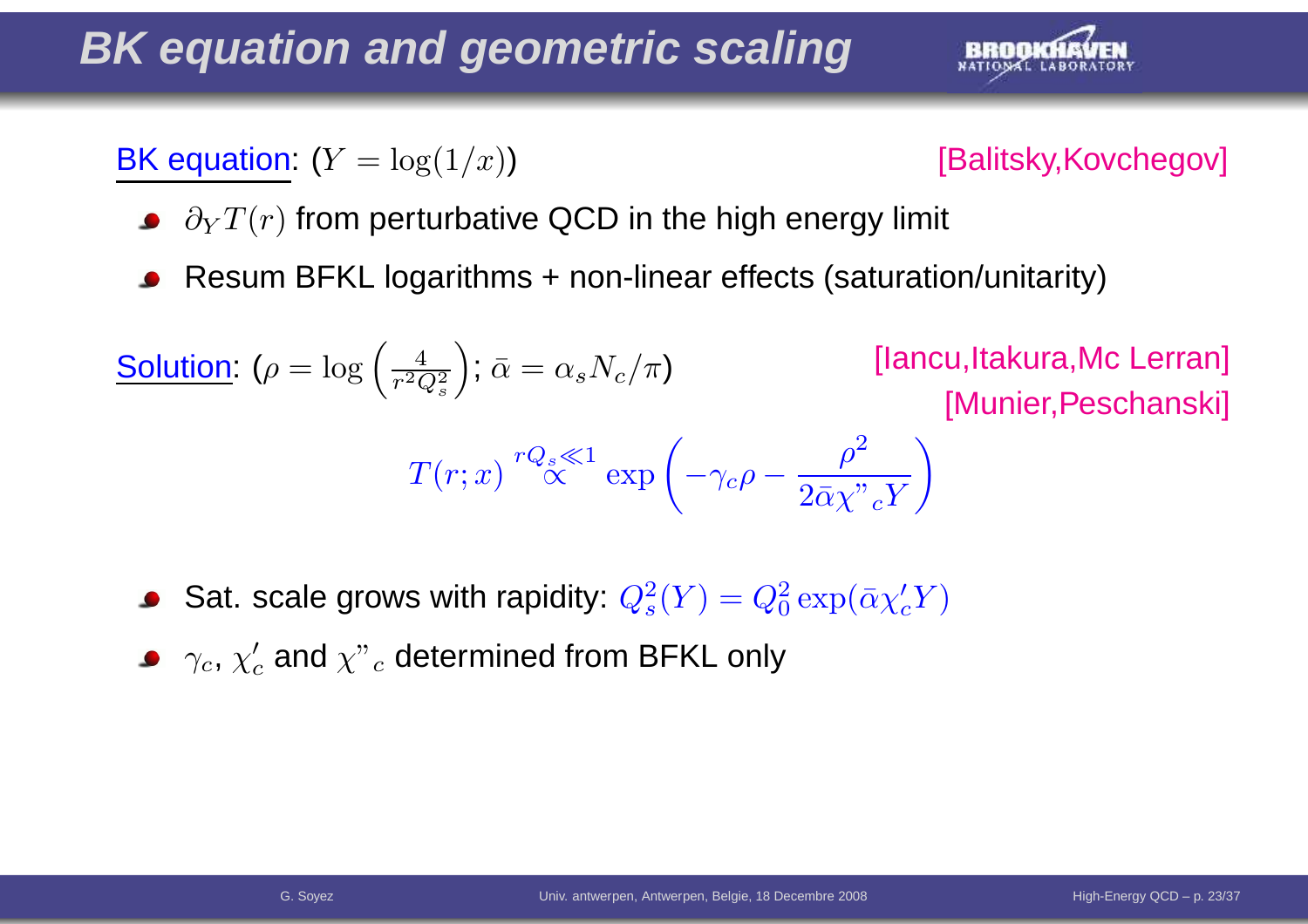# **BK equation and geometric scaling**



**BK** equation:  $(Y = log(1/x))$ 



- $\partial_Y T(r)$  from perturbative QCD in the high energy limit
- Resum BFKL logarithms <sup>+</sup> non-linear effects (saturation/unitarity)

| Solution: $(\rho = \log\left(\frac{4}{r^2 Q_s^2}\right); \bar{\alpha} = \alpha_s N_c/\pi)$ | [lancu,ltakura,Mc Lerran]        |                                   |                                                           |
|--------------------------------------------------------------------------------------------|----------------------------------|-----------------------------------|-----------------------------------------------------------|
| $T(r; x)$                                                                                  | ${}^rQ_s \le 1$                  | $\exp\left(-\gamma_c \rho\right)$ | $\exp\left(-\frac{\rho^2}{2\bar{\alpha}\chi^v cY}\right)$ |
| <b>9</b> High-energy QCD predicts                                                          | scaling violations; window width |                                   |                                                           |

geometric scaling as <sup>a</sup> consequence of saturation

• Validity in the scaling window

$$
\log(1/r^2) \lesssim \log(Q_s^2) + \sqrt{2\bar{\alpha}\chi"{}_{c}Y}
$$

i.e. beyond saturation scale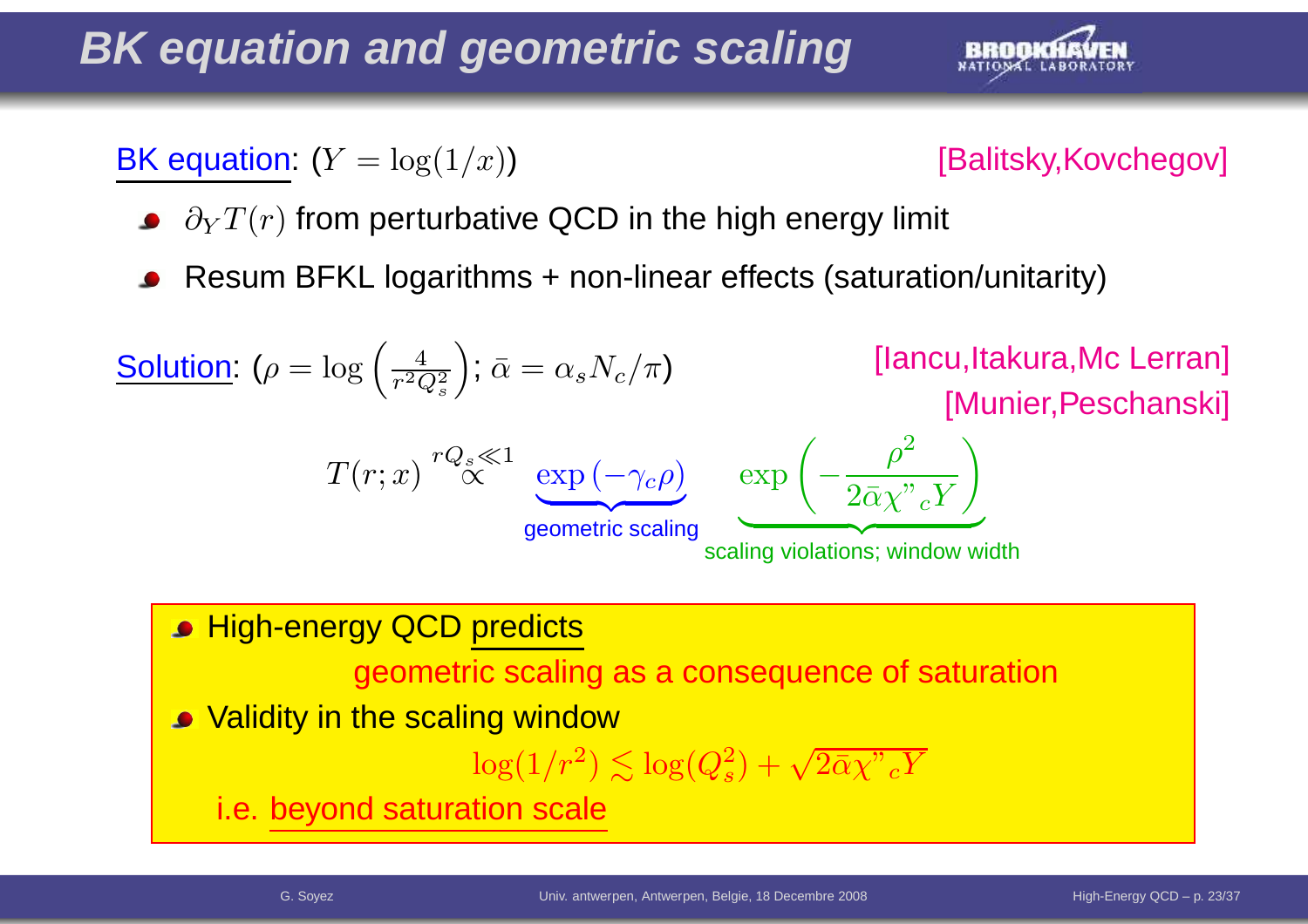# **IIM model and heavy quarks**



Parametrisation:  $Q_s(x)=(x_0/x)^\lambda$  GeV

$$
T(r,Y) = \begin{cases} T_0 \exp\left(\gamma_c \rho - \frac{\rho^2}{2\lambda \kappa Y}\right) & \text{if } rQ_s < 2 \\ 1 - \exp[-a(\rho + b)^2] & \text{if } rQ_s > 2 \end{cases} \quad \text{(generic scaling)}
$$

with  $T_0 = 0.7$  and  $\kappa = (\chi^v{}_c/\chi'_c)_{\rm LO\,BFKL} = 9.9$  (fixed)

- Fit region:  $x < 0.01$  and  $Q^2$ NB: no differences between  $Q^2$  $e^2 < 150$  GeV ; H1 and ZEUS  $^2$   $<$   $45$  GeV and  $Q^2$  $\frac{2}{5}$  < 150
- $\textsf{Results: } (\gamma_c = 0.6275 \text{ is the LO BK result})$

| model                                                                                                                       |  |  | $\chi^2/n$ |
|-----------------------------------------------------------------------------------------------------------------------------|--|--|------------|
| IIM(no heavy q) $\parallel$ 0.6275 $\parallel$ 0.253 $\parallel$ 2.67 $10^{-5}$ $\parallel$ 3.250 $\parallel$ $\approx$ 0.9 |  |  |            |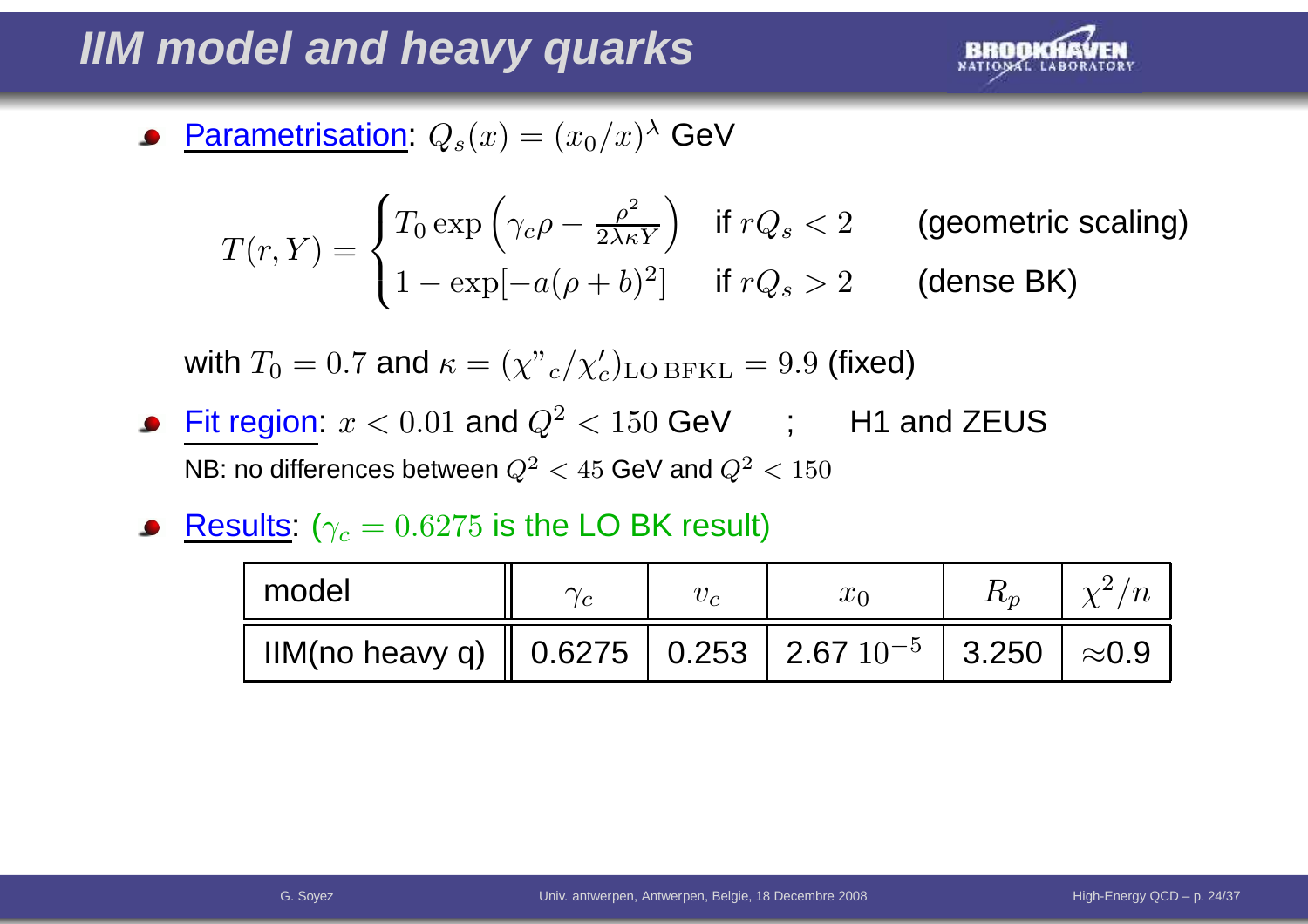# **IIM model and heavy quarks**



• Parametrisation: 
$$
Q_s(x) = (x_0/x)^{\lambda}
$$
 GeV

$$
T(r,Y) = \begin{cases} T_0 \exp\left(\gamma_c \rho - \frac{\rho^2}{2\lambda \kappa Y}\right) & \text{if } rQ_s < 2 \\ 1 - \exp[-a(\rho + b)^2] & \text{if } rQ_s > 2 \end{cases} \quad \text{(genmetric scaling)}
$$

with  $T_0 = 0.7$  and  $\kappa = (\chi^v{}_c/\chi'_c)_{\rm LO\,BFKL} = 9.9$  (fixed)

 $\textsf{Results: } (\gamma_c = 0.6275 \text{ is the LO BK result})$ 

| model                                                     | $\gamma_c$ | $v_c$ | $x_0$                                     | $R_{n}$ | $\chi^2/n$    |
|-----------------------------------------------------------|------------|-------|-------------------------------------------|---------|---------------|
| IIM(no heavy q)   0.6275   0.253   2.67 $10^{-5}$   3.250 |            |       |                                           |         | $\approx$ 0.9 |
| $IIM+c,b$                                                 |            |       | $0.6275$   0.195   6.42 $10^{-7}$   3.654 |         | 1.109         |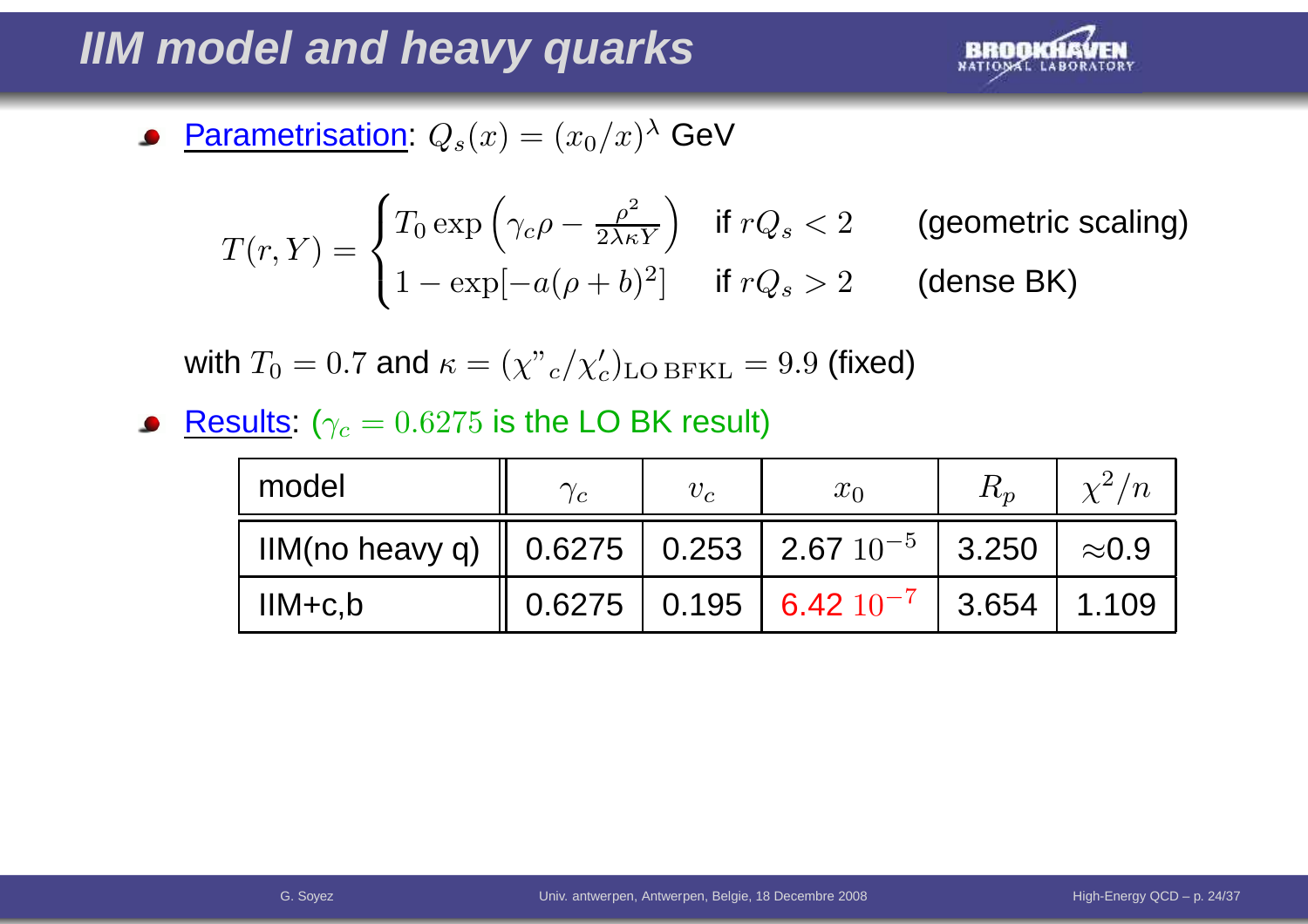# **IIM model and heavy quarks**



Parametrisation:  $Q_s(x)=(x_0/x)^\lambda$  GeV

$$
T(r,Y) = \begin{cases} T_0 \exp\left(\gamma_c \rho - \frac{\rho^2}{2\lambda \kappa Y}\right) & \text{if } rQ_s < 2\\ 1 - \exp[-a(\rho + b)^2] & \text{if } rQ_s > 2 \end{cases} \quad \text{(genmetric scaling)}
$$

with  $T_0 = 0.7$  and  $\kappa = (\chi^v{}_c/\chi'_c)_{\rm LO\,BFKL} = 9.9$  (fixed)

 $\textsf{Results: } (\gamma_c = 0.6275 \text{ is the LO BK result})$ 

| model                                                                                             | $\gamma_c$ | $v_c$ | $x_0$                                                                             | $R_p$ | $\chi^2/n$    |
|---------------------------------------------------------------------------------------------------|------------|-------|-----------------------------------------------------------------------------------|-------|---------------|
| IIM(no heavy q) $\parallel$ 0.6275 $\parallel$ 0.253 $\parallel$ 2.67 $10^{-5}$ $\parallel$ 3.250 |            |       |                                                                                   |       | $\approx$ 0.9 |
| $IIM+c,b$                                                                                         |            |       | $\parallel$ 0.6275 $\parallel$ 0.195 $\parallel$ 6.42 $10^{-7}$ $\parallel$ 3.654 |       | 1.109         |
| $\gamma_c$ free                                                                                   |            |       | $0.7065$   0.222   1.19 $10^{-5}$   3.299                                         |       | 0.963         |

- Parameters more stable (w.r.t. changes in  $Q_{\rm n}^2$  $^2_{\rm max}$ , masses, ...)
- $\gamma_c\approx0.7$  is in better agreement with NLO BFKL predictions

[G.S. 2007]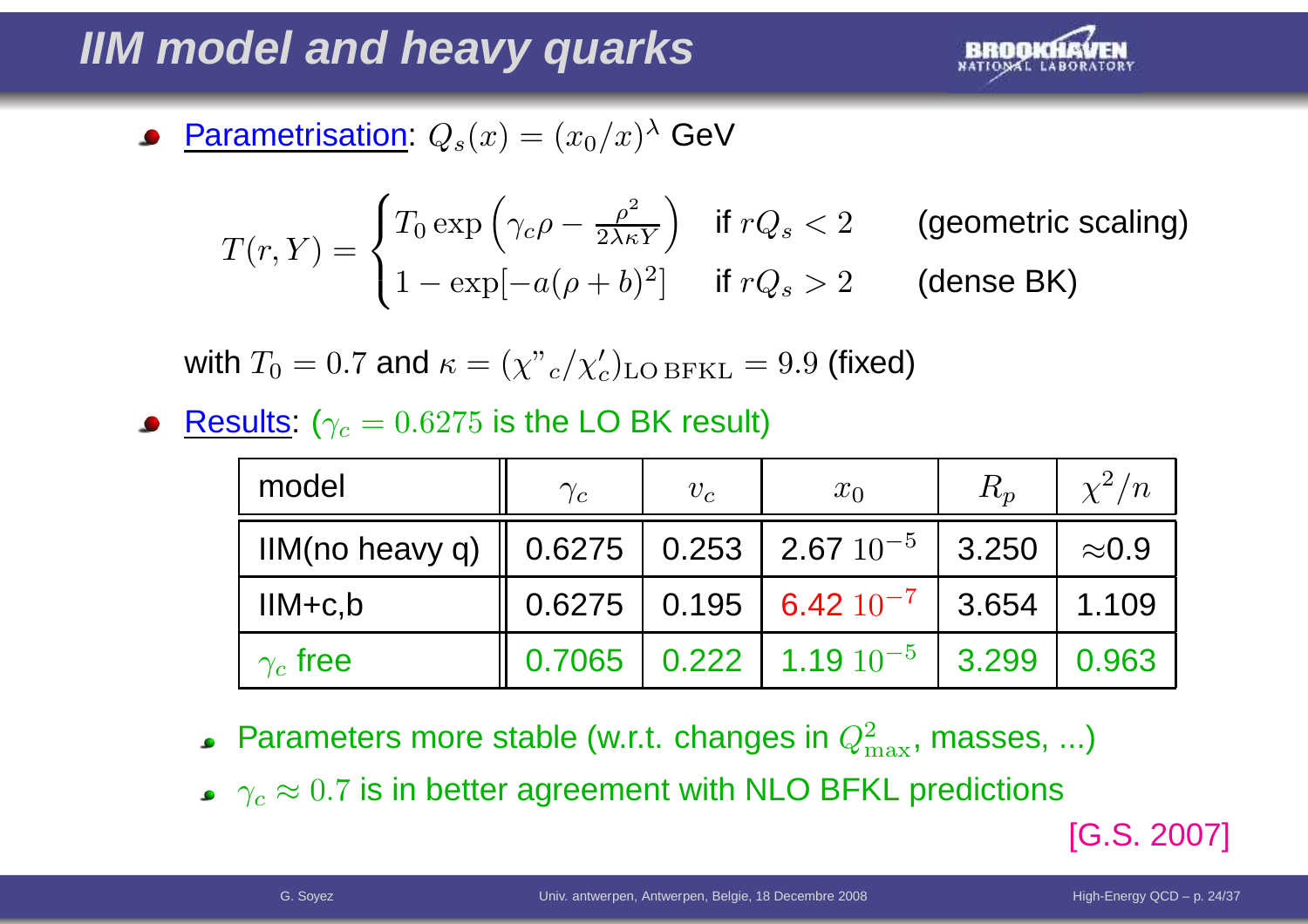## **New fit results**



 $10^{-6}$   $10^{-5}$   $10^{-4}$   $10^{-3}$   $10^{-2}$ x $10^{-1}$ 1 $10^{1}$  $10^{2}$  $10^{3}$ ய<br>  $(x1.3^{n}$ <u>ົ</u>  $0 \frac{1}{10^3} \frac{10^2}{10^2}$ 0.005ຼື $\mathfrak{c}^{\circ}$ 0.01 0.0150.02 $10^{-3}$   $10^{-2}$ x<sup>10</sup>-<sup>3</sup> <sup>10</sup>-<sup>2</sup> 12.0 25.0 $10^{-2}$ 60.0 $10<sup>-4</sup>$  10<sup>-3</sup> x0 0.60.2u<sup>d</sup> 0.4 0.6 12.0 15.0 20.0  $0\frac{1}{10^{-4}}$  10<sup>-3</sup> 0.20.4 25.035.0 $10^{-4}$   $10^{-3}$  $H1$ fit10 $^4$  10 $^3$  10 $^2$  10 $^4$  10 $^3$  10 $^2$ 00.2 0.4 F<sup>2</sup> c 00.20.42.00  $\uparrow$  4.0  $\uparrow$  7.0 11.0 $0 \uparrow \qquad \qquad 18.0 \uparrow \qquad \qquad 30.0$  $0 \frac{1}{10^4}$   $10^{-3}$ 0.20.460.0130.0 $H1$ • ZEUS fit $F_2^p$  $F_2^b$  $F_L$  $F_2^c$ 

x

a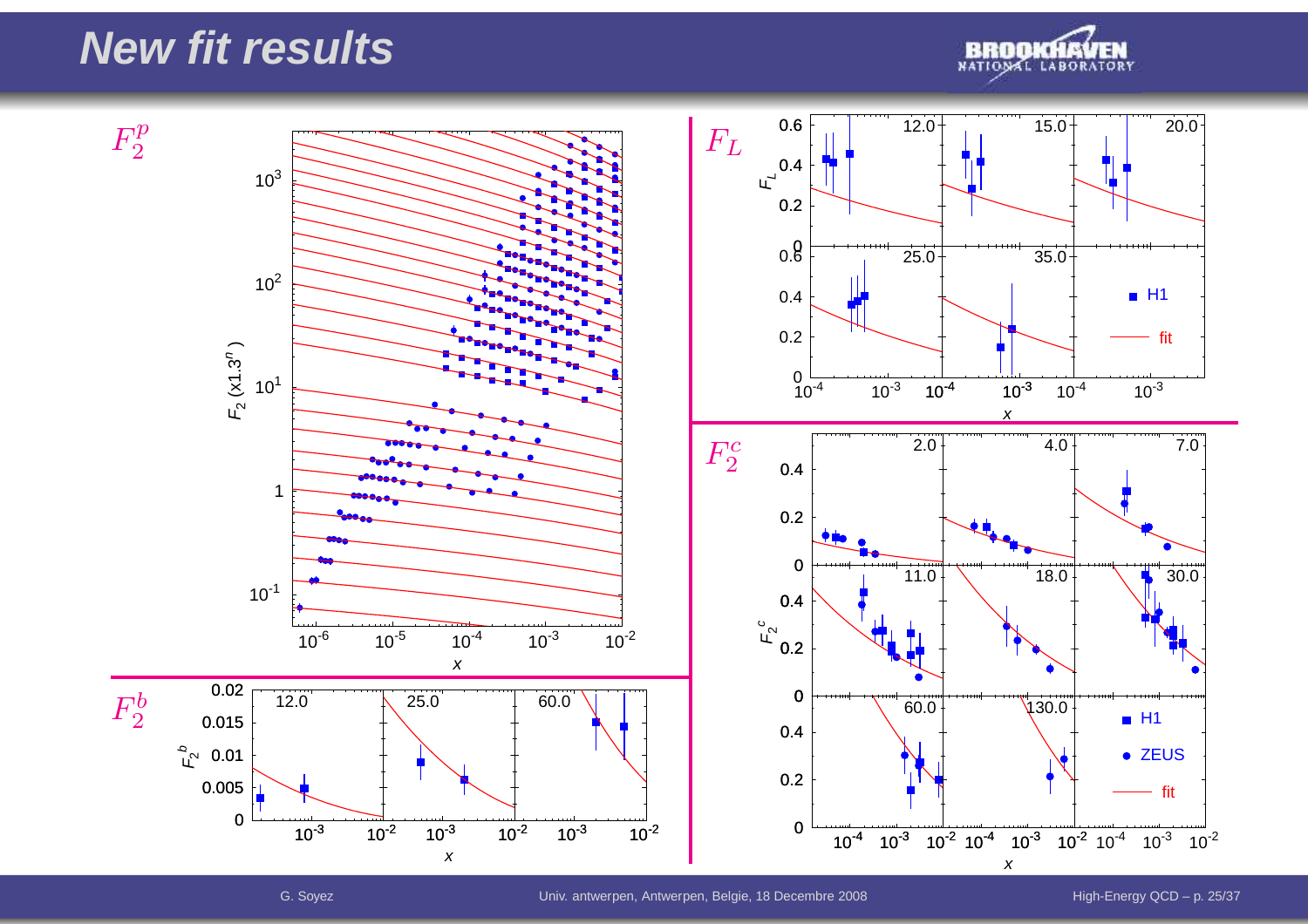

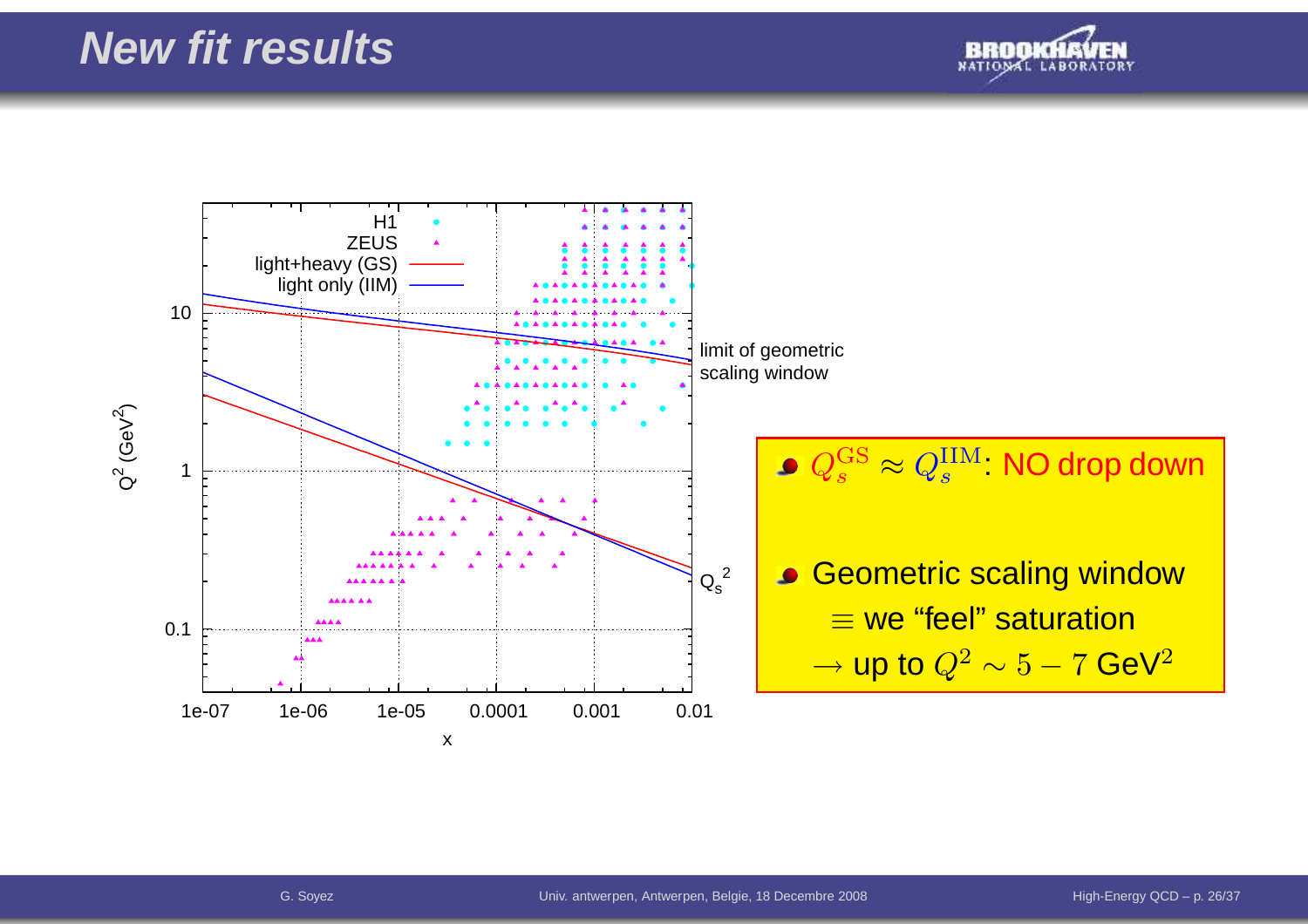



## Same kind of factorisationbut more contribs:





Basically:  $F_2^D \propto T^2$ with the same  $T$  as for  $F_2$ 

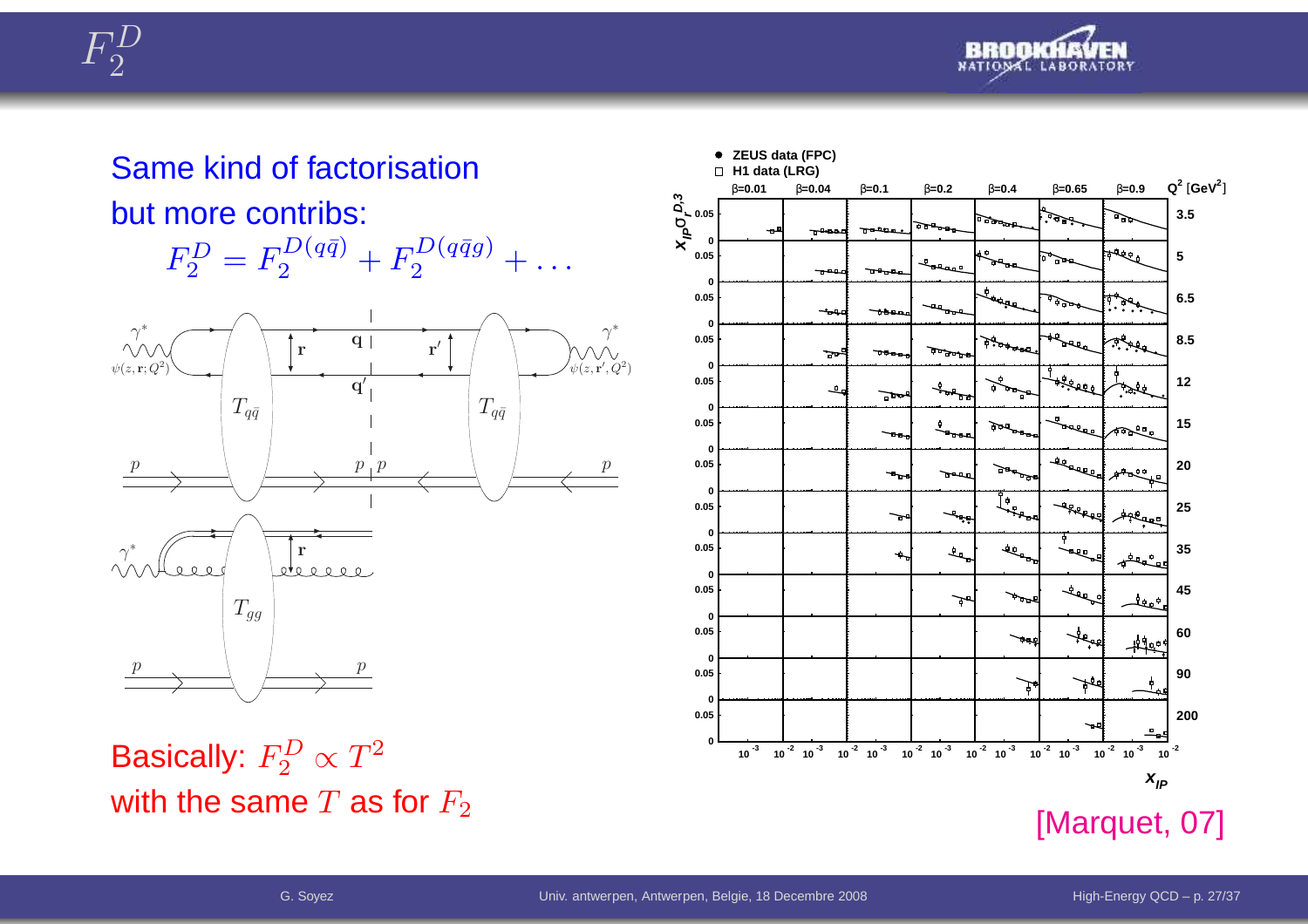## **Vector mesons and DVCS**





Factorisation formula for

$$
\mathcal{A}^{\gamma^*p\rightarrow Vp}_{L,T}=\Psi^{\gamma^*}\otimes \sigma_{\textsf{dip}}(\mathbf{r},\mathbf{q};Y)\otimes \Psi^{\text{VM}}
$$

 $t$  dependence from BK (NB: BK predicts  $t$ -dep, not  $b$ -dep)

$$
\sigma_{\text{dip}}(r, q; Y) = 2\pi R_p^2 e^{-b|t|} T_{\text{GS}}(r, Q_s^2(q, Y))
$$

$$
Q_s^2 = Q_0^2 e^{\lambda Y} \longrightarrow Q_s^2 = Q_0^2 (1 + c|t|) e^{\lambda Y}
$$

 $b,\,c\quad\rightarrow\quad$  $\rightarrow \frac{d\sigma}{dt}$ ,  $\sigma_\mathsf{el}$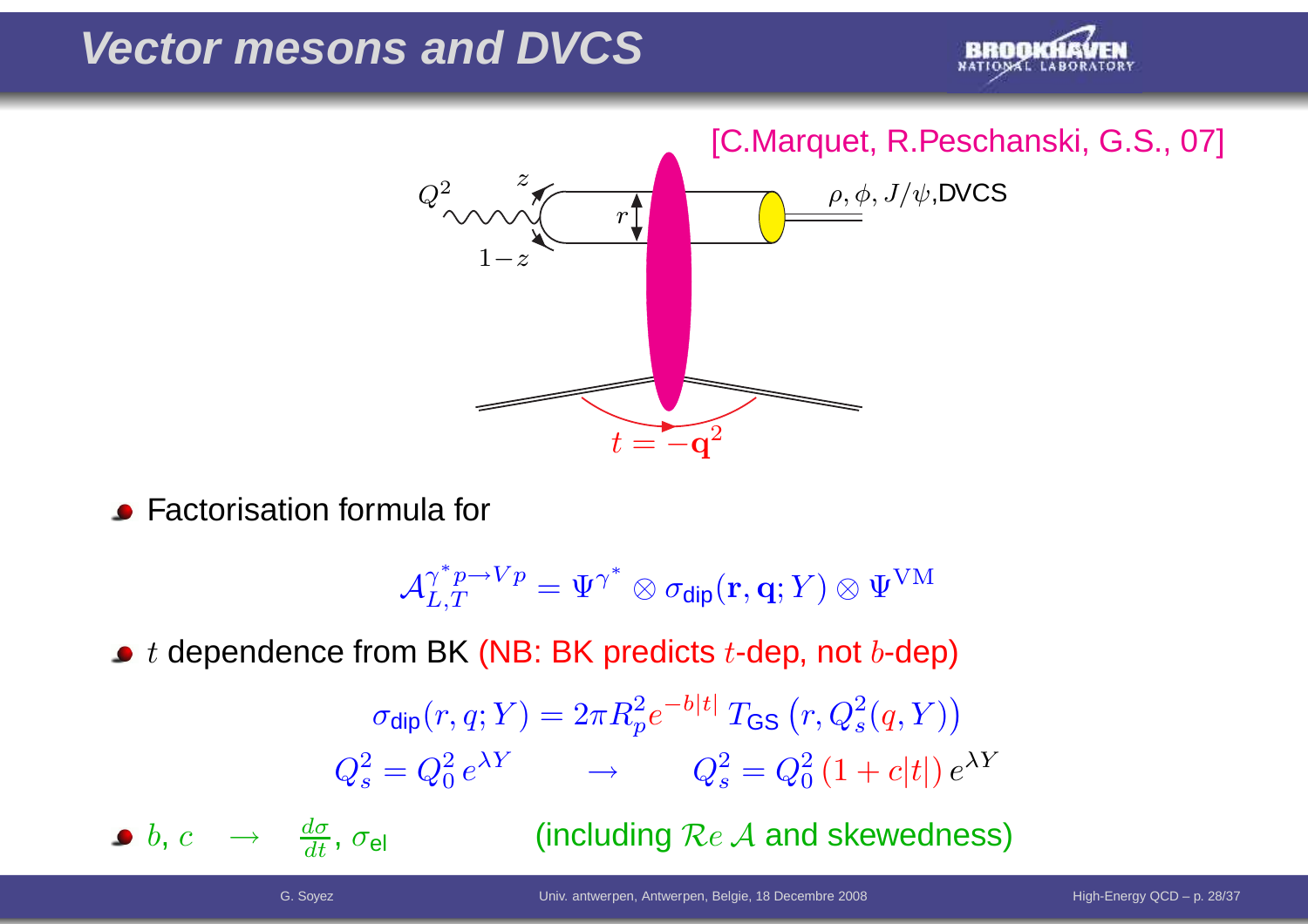## **Vector mesons and DVCS**



## Example: differential cross-section:

 $\gamma^*$  $\cdot p \rightarrow$ 





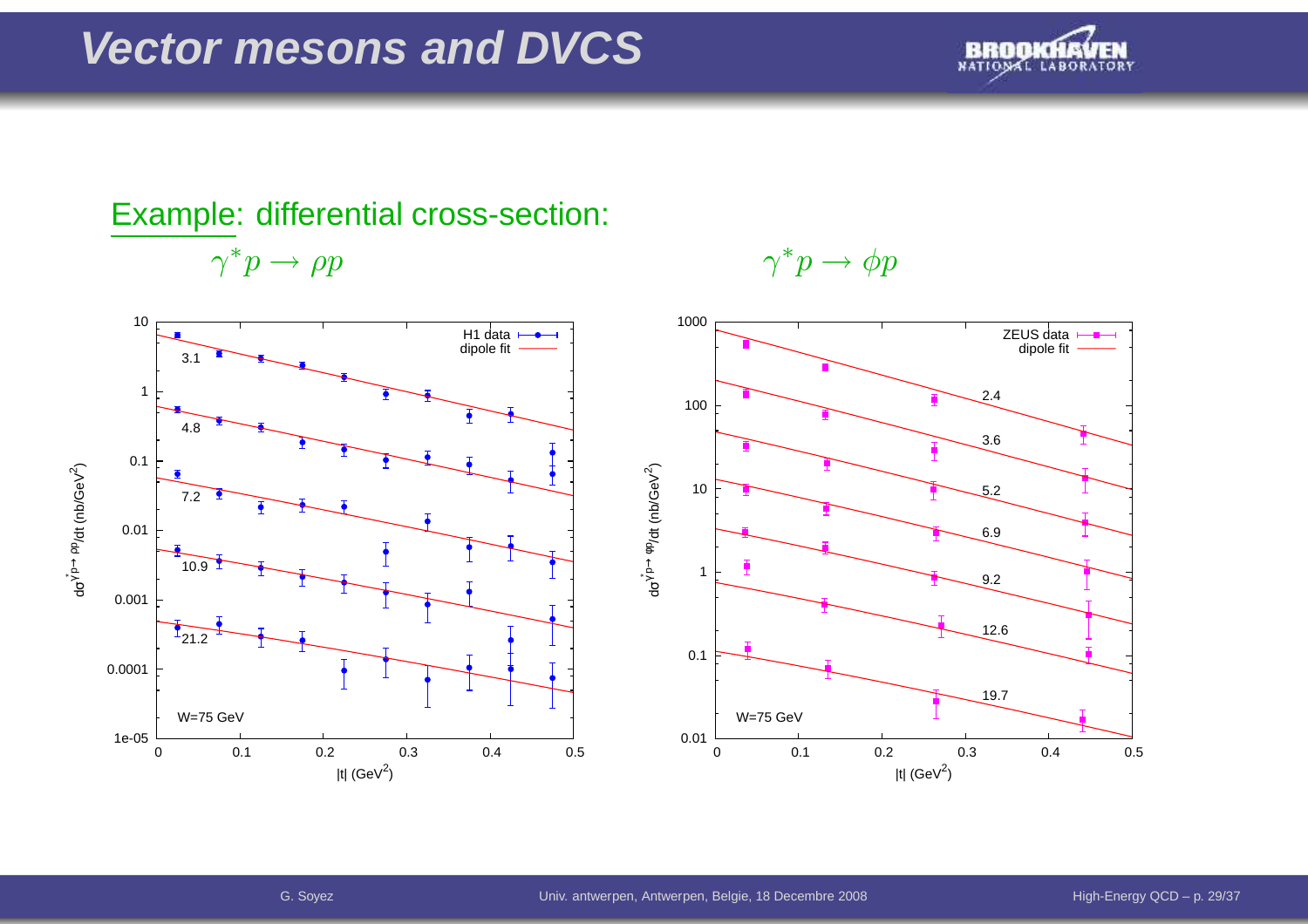

# Example: continued $\gamma p \to J/\Psi p$



## Pred. for DVCS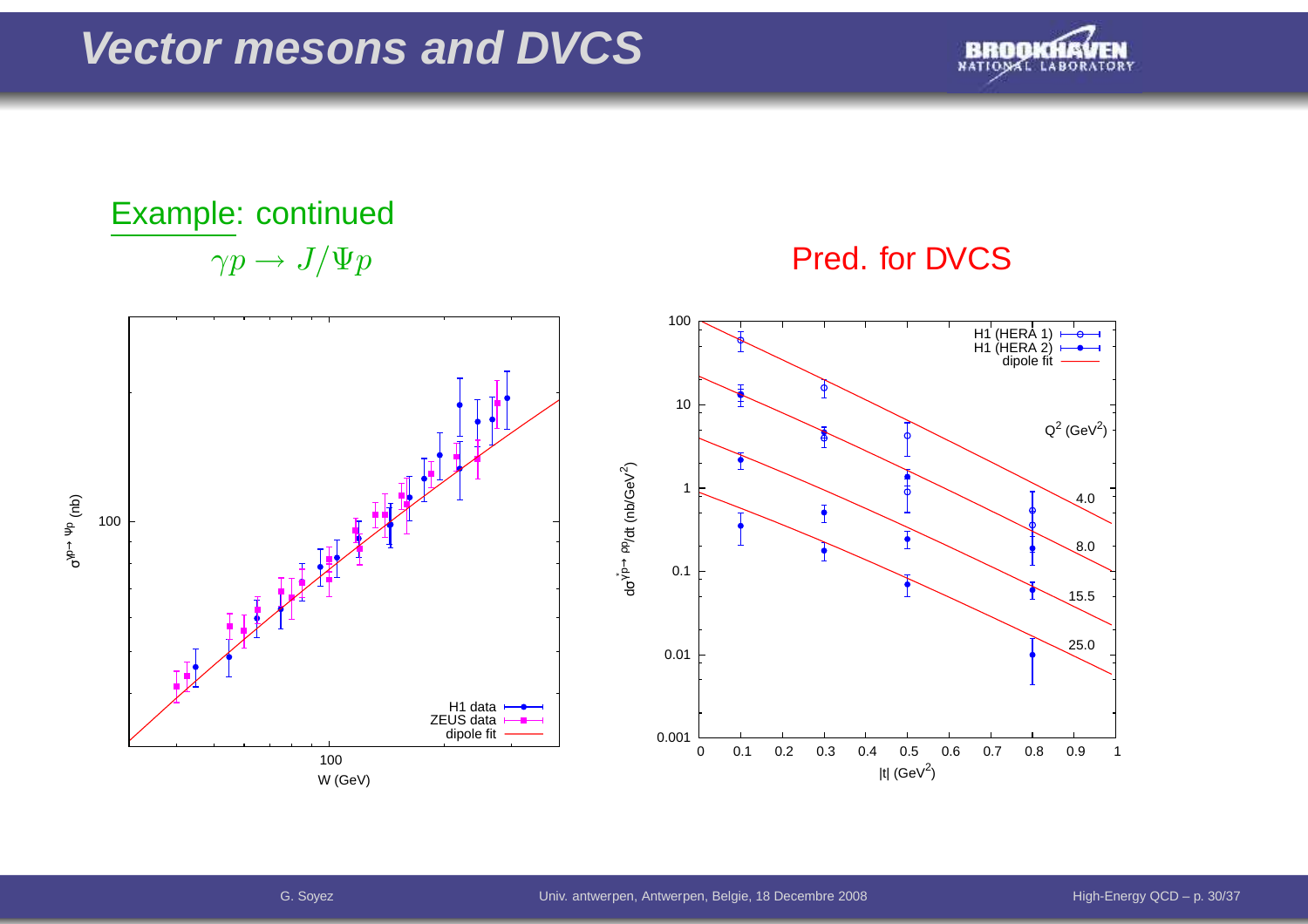## **Particle production at RHIC**



## Production of a (forward) gluon, momentum  ${\bf k}$ , rapidity  $\eta$



Including fragmentation to produce hadrons, this gives:

$$
\frac{d^3N}{d\eta\,d^2k_t} = \frac{K}{(2\pi)^2} \int_{x_F}^1 d\xi \, \frac{\xi}{x_F} q(\xi, k_t^2) D_{h/q}\left(\frac{x_F}{\xi}, k_t^2\right) \tilde{T}\left(\frac{\xi k_t}{x_F}, 2\eta + \log\left(\frac{1}{\xi}\right)\right) + \text{gluon}
$$

with 
$$
x_F = \frac{k_t}{\sqrt{s}} \exp(-\eta)
$$
 and  $\tilde{T}(k_t, y) = \int d^2 r e^{i\mathbf{k_t} \cdot \mathbf{r}} T(r, y)$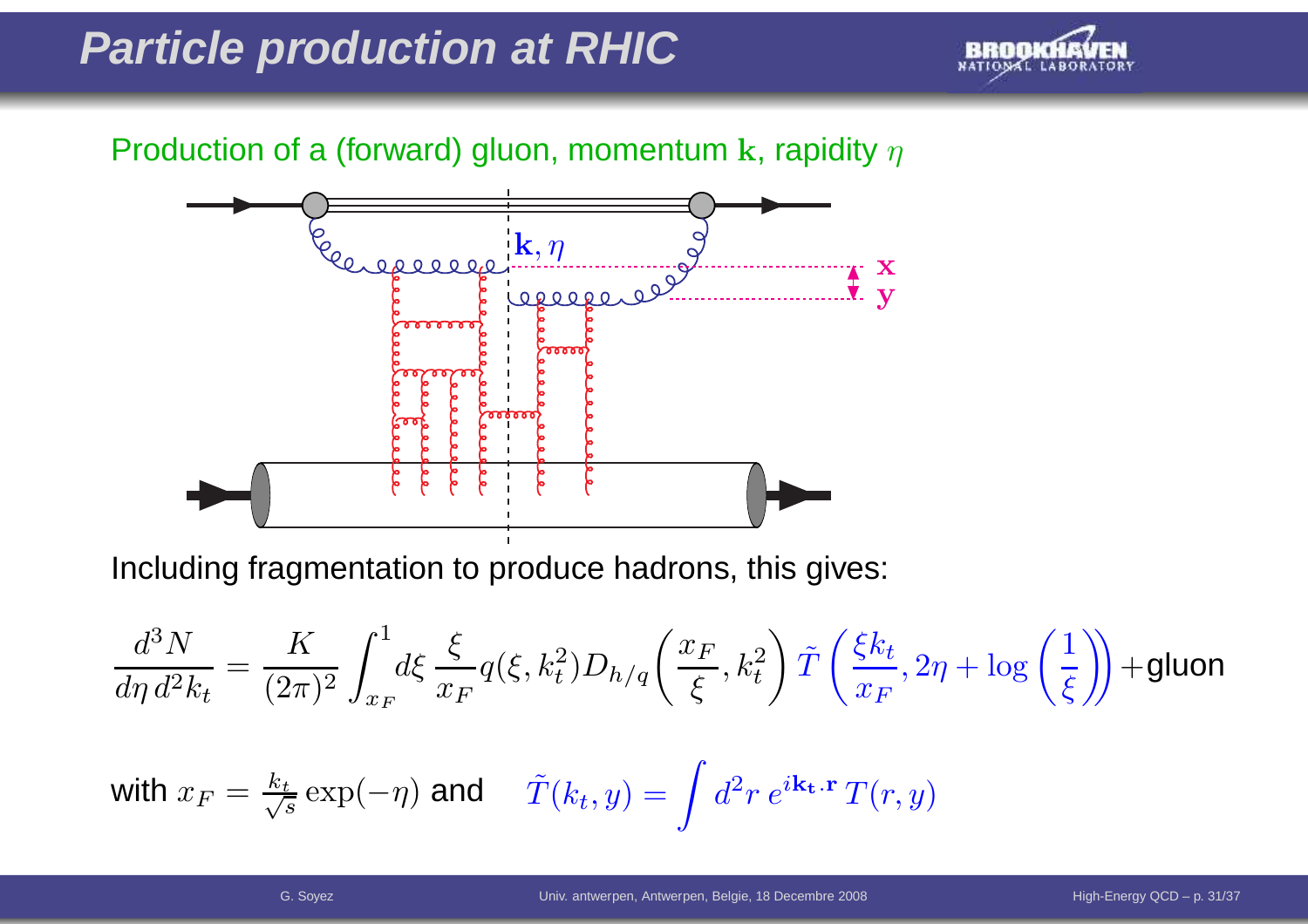# **Existing descriptions**

Various parametrisation available:

- Kharzeev, Kovchegov, Tuchin (04)
- Dumitru, Hayashigaki and Jalilian-Marian (05)

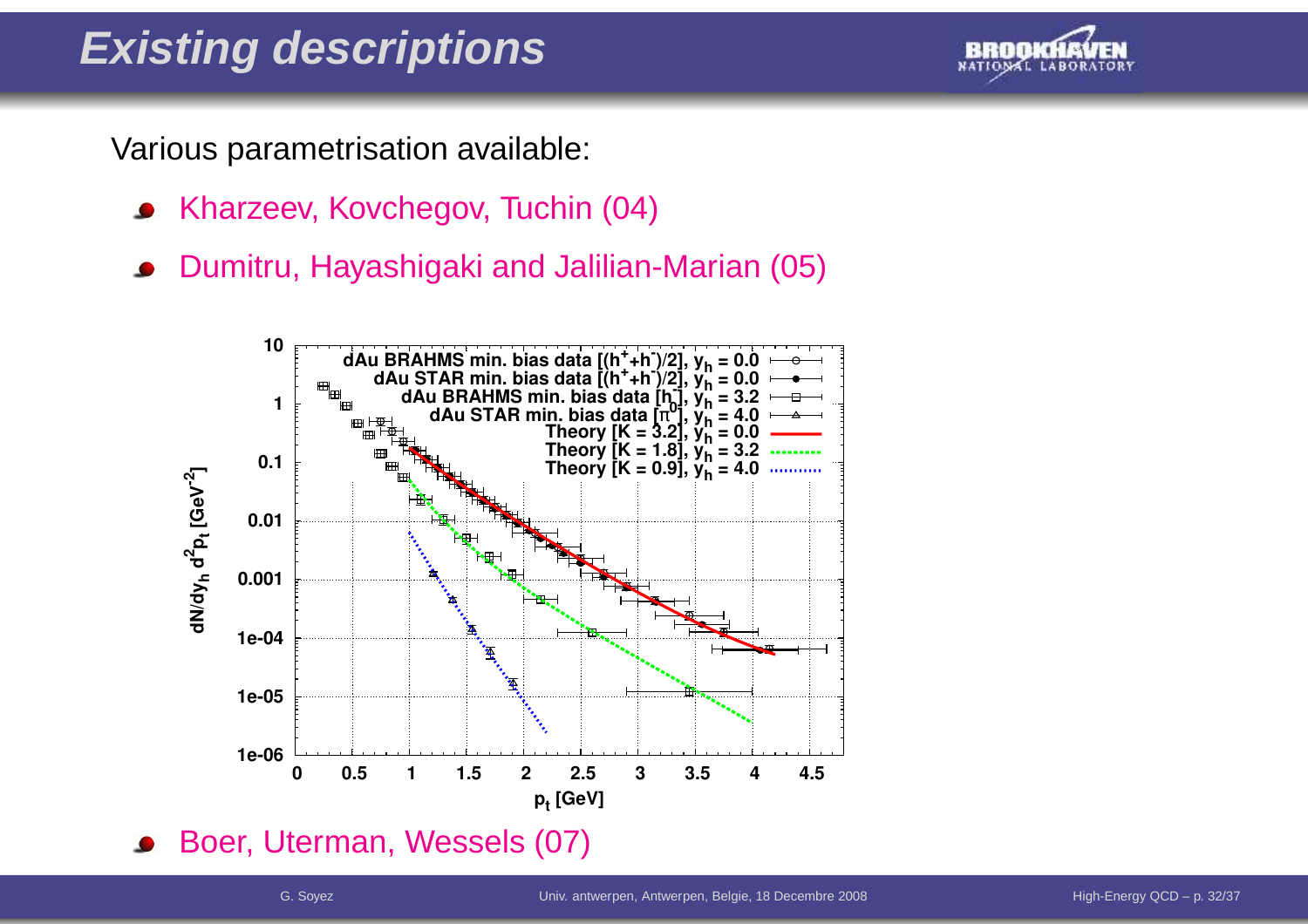# **Existing descriptions**



Comments:

- Generally, start with  $T=(r^2$  $^2\,Q_s^2$  $s^{(2)\gamma(r,Y)}$  and parametrise  $\gamma$
- Usually simplify the Fourier transform using  $r = 1/k_t$
- no (convincing) descriptions of HERA and RHIC at the same time

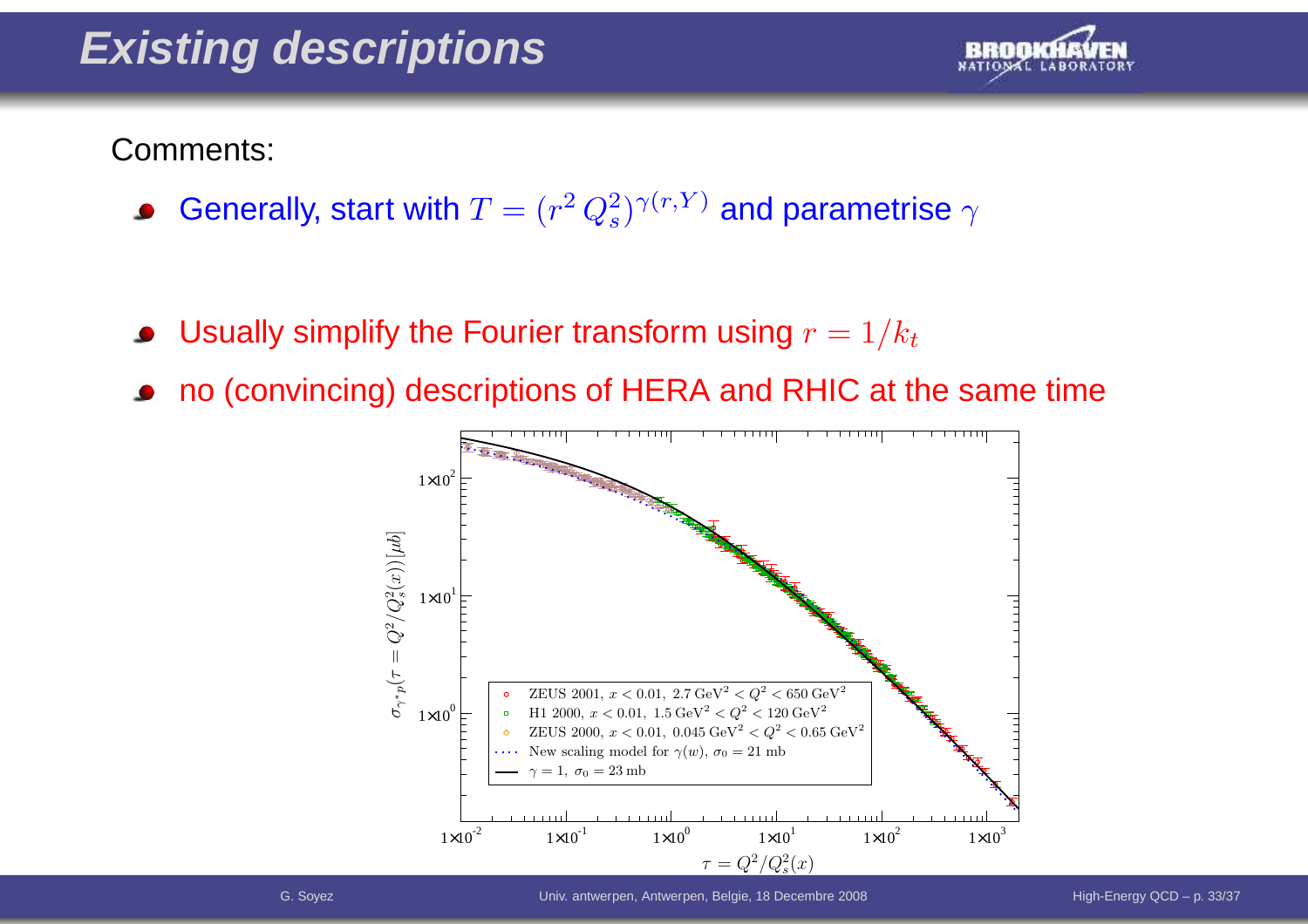

- Part 1: QCD evolution
	- $\mathsf{BFKL}$  resums  $\alpha_s^n \log^n(1/x)$  to all orders
	- $\sf{Saturation}$  effects introduce non-linearities (BK, unitarity is restored)
- Part 2: BK solutions
	- Geometric scaling comes as <sup>a</sup> predictions from the BK equation  $\bullet$
	- Deep links with statistical phyics (F-KPP equation) $\bullet$
	- valid for inclusive and  $t$ -dependent processes
- Part 3: Phenomenology
	- combined descriptions of inculsive and exclusive DIS measurements
	- Models for particle production at RHIC (probably need <sup>a</sup> bit more) $\bullet$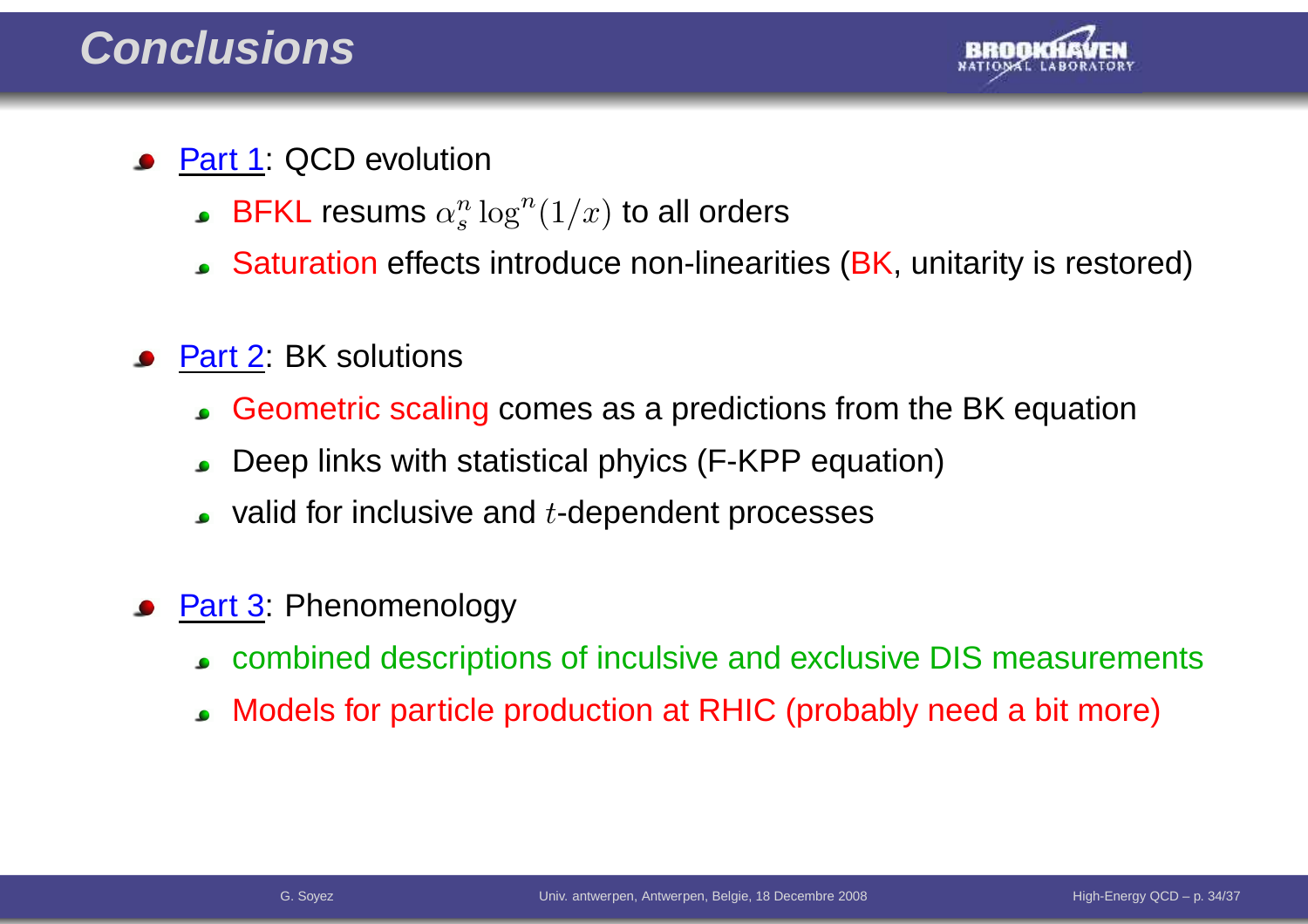

## **Beyond the overview**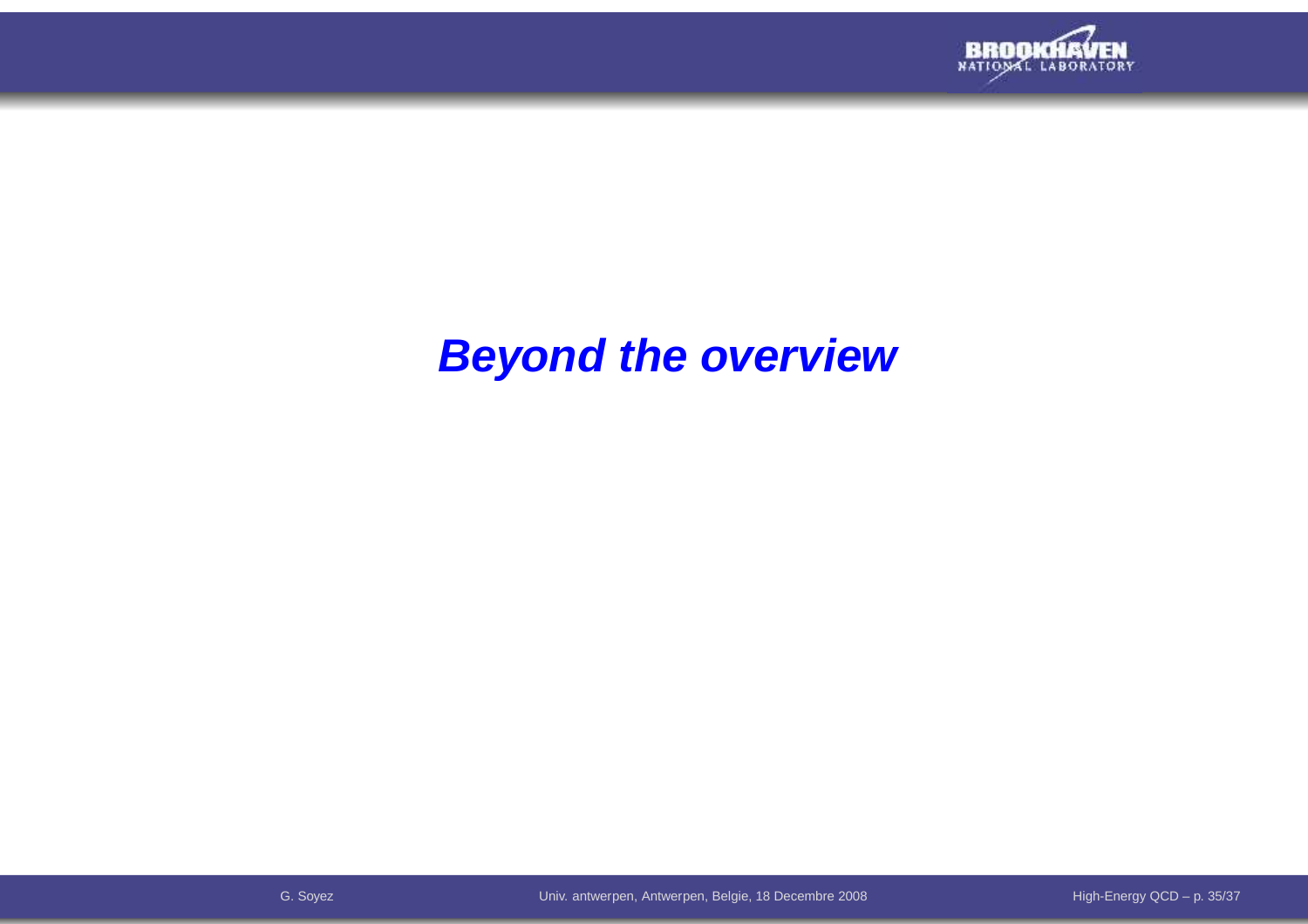

## Can we relax the large- $N_c$  assumption?

- the Balitsky hierarchy can be derived at arbitrary  $N_c$
- It is equivalent to the JIMWLK equation, derived in the framework of the Colour Glass Condensate



Evolution

$$
\partial_Y W_Y[\rho] = \frac{1}{2} \int_{\mathbf{xy}} \frac{\delta}{\delta \rho_\mathbf{x}^a} \chi_{\mathbf{xy}}^{ab}[\rho] \frac{\delta}{\delta \rho_\mathbf{y}^a} W_Y[\rho]
$$

[Jalilan-Marian,Iancu,McLerran,Weigert,Leonidov,Kovner,97-00]

Not much influence on the results presented here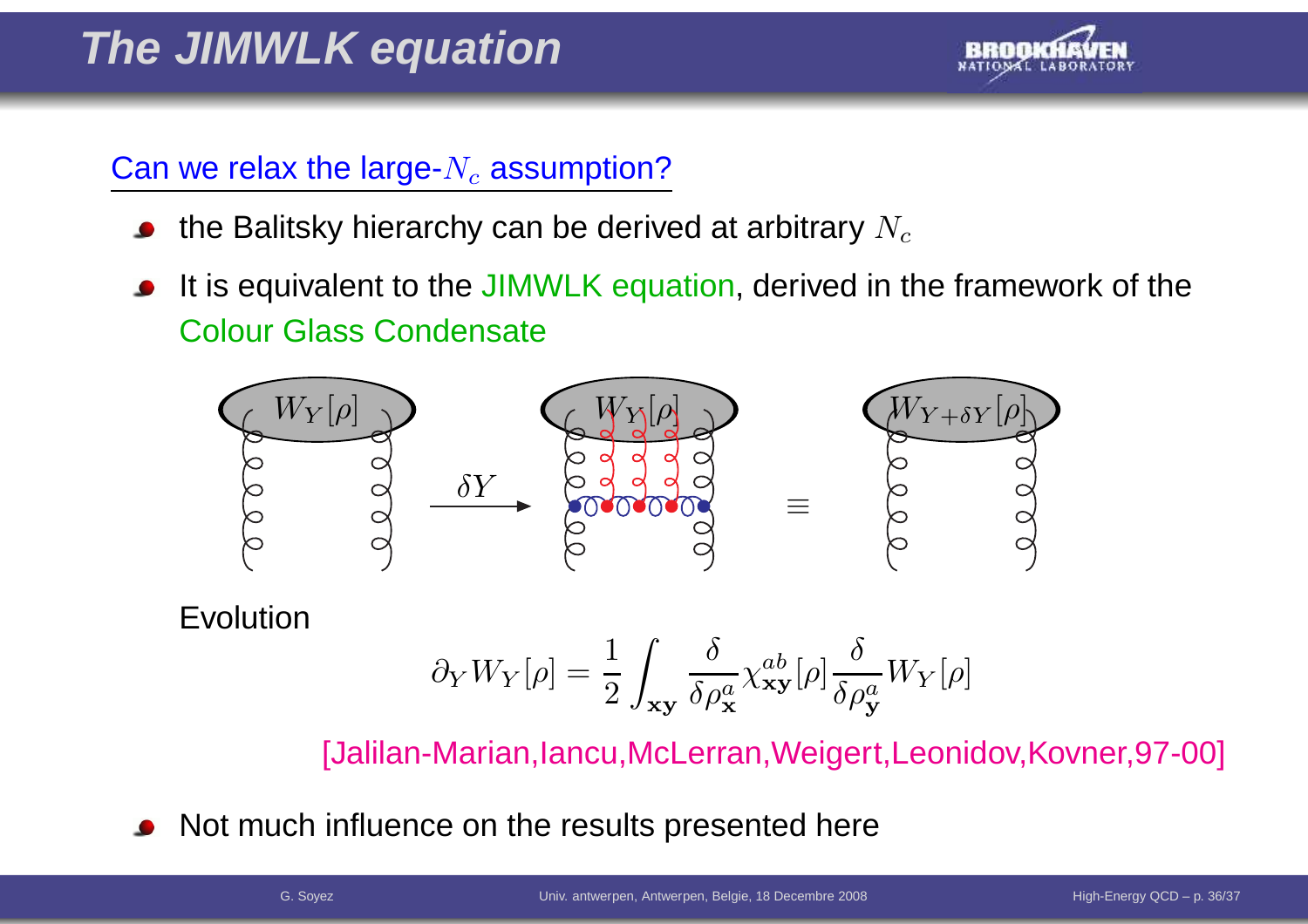

## Is that the end of the story?

Recently, need to modify the *dilute* limit.

[Iancu,Kovner,Lublinski,Marquet,Mueller,Munier,Shoshi,GS,Triantafyllopoulos,Xiao,05-08]

- Part 1: QCD evolution
	- Fluctuations (appear when  $n\sim 1$ ) and pomeron loops (with saturation)  $\bullet$
	- New term added to the hierarchy (large- $N_c$ , 2-gluon exchange)  $\longrightarrow$  Langevin equation

$$
\partial_Y T(k,Y) = \bar{\alpha} \mathcal{K} \otimes T(k,Y) - \bar{\alpha} T^2(k,Y) + \bar{\alpha} \sqrt{\alpha_s^2 T(k,Y)} \nu(k,Y)
$$

QCD as <sup>a</sup> reaction-diffusion process $\bullet$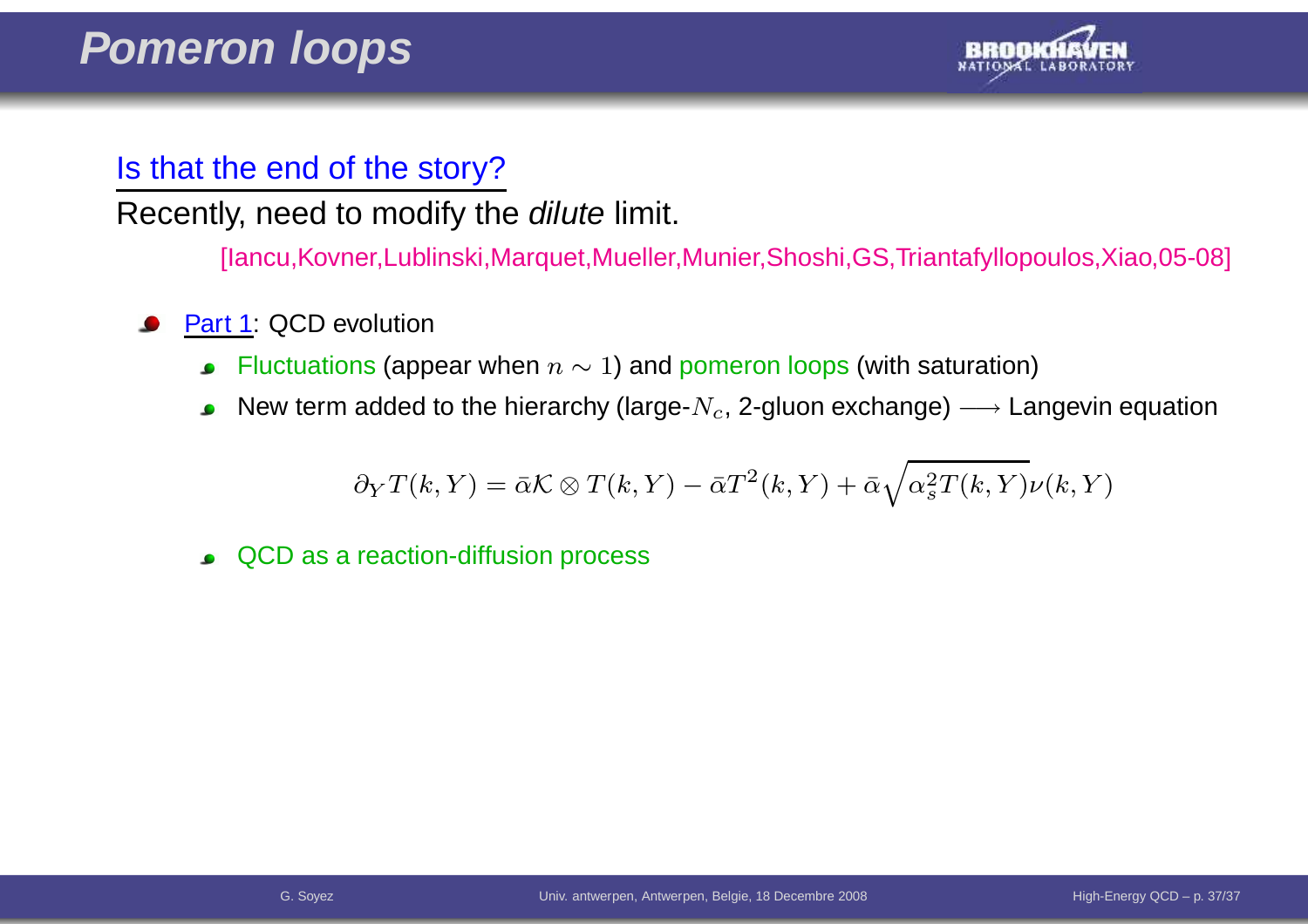

## Is that the end of the story?

Recently, need to modify the *dilute* limit.

[Iancu,Kovner,Lublinski,Marquet,Mueller,Munier,Shoshi,GS,Triantafyllopoulos,Xiao,05-08]

- Part 1: QCD evolution
	- Fluctuations (appear when  $n\sim 1$ ) and pomeron loops (with saturation)  $\bullet$
	- New term added to the hierarchy (large- $N_c$ , 2-gluon exchange)  $\longrightarrow$  Langevin equation
	- QCD as <sup>a</sup> reaction-diffusion process
- Part 2: solutions
	- Events with geometric scaling (individually) $\bullet$
	- $Q_s$  varies from event to event: Gaussian $(\mu=vY,\sigma^2=DY)$
	- $DY \ll 1$ : geometric scaling,  $DY \gg 1$ : diffusive scaling